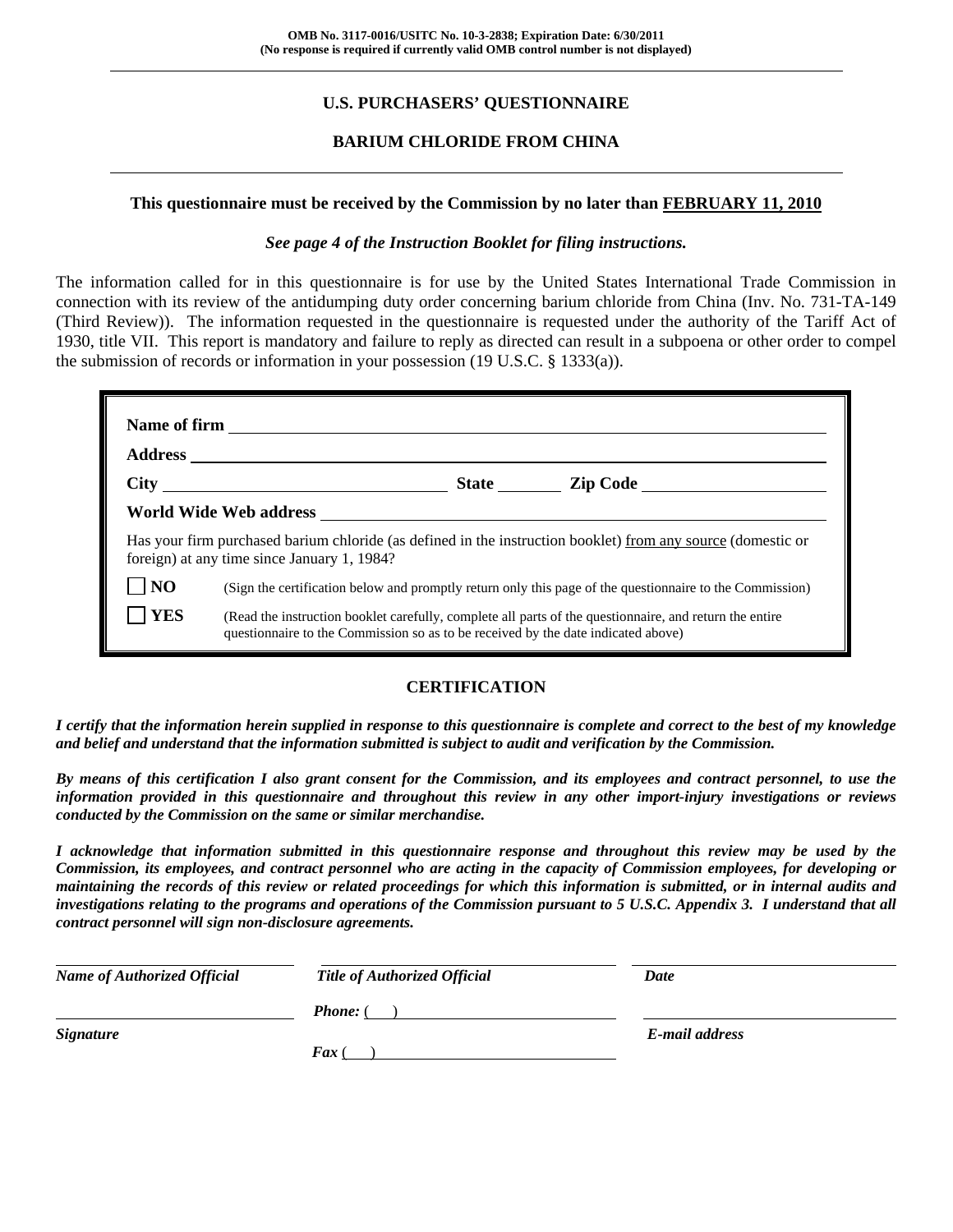U.S. Purchasers' Questionnaire - Barium Chloride Page 2

## **PART I.—GENERAL INFORMATION**

 $\overline{a}$ 

l

l

The questions in this questionnaire have been reviewed with market participants to ensure that issues of concern are adequately addressed and that data requests are sufficient, meaningful, and as limited as possible. Public reporting burden for this questionnaire is estimated to average 40 hours per response, including the time for reviewing instructions, searching existing data sources, gathering the data needed, and completing and reviewing the questionnaire. Send comments regarding the accuracy of this burden estimate or any other aspect of this collection of information, including suggestions for reducing the burden, to the Office of Investigations, U.S. International Trade Commission, 500 E Street, SW, Washington, DC 20436.

I-1a. **OMB statistics.--**Please report below the actual number of hours required and the cost to your firm of preparing the reply to this questionnaire and completing the form.

hours dollars

- I-1b. **OMB feedback.--**We are interested in any comments you may have for improving this questionnaire in general or the clarity of specific questions. Please attach such comments to your response or send them to the above address.
- I-2. **Establishments covered.--**Provide the name and address of establishment(s) covered by this questionnaire (see page 3 of the instruction booklet for reporting guidelines). If your firm is publicly traded, please specify the stock exchange and trading symbol.
- I-3. **Ownership.--**Is your firm owned, in whole or in part, by any other firm?  $\Box$  No  $\Box$  Yes--List the following information. Firm name Address Extent of ownership l l I-4. **Related importers/exporters from China.--**Does your firm have any related firms, either domestic or foreign, which are engaged in importing barium chloride from China into the United States or which are engaged in exporting barium chloride from China to the United States?  $\Box$  No  $\Box$  Yes--List the following information. Firm name **Address** Address **Address** Affiliation  $\overline{a}$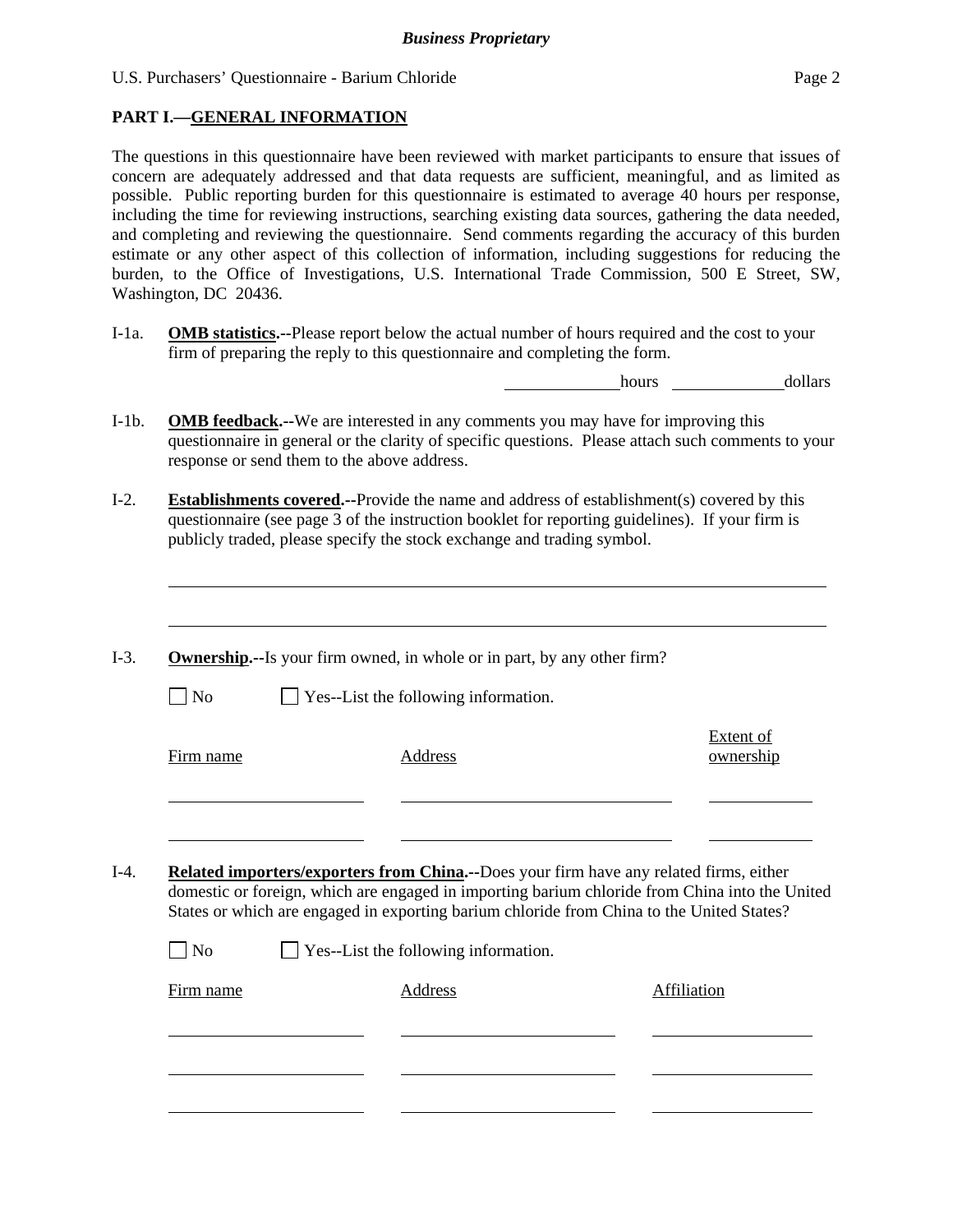# **PART I.--GENERAL INFORMATION***--Continued*

| $\Box$ No             | Yes--List the following information.                                                                                                                                                                                                                                                               |             |
|-----------------------|----------------------------------------------------------------------------------------------------------------------------------------------------------------------------------------------------------------------------------------------------------------------------------------------------|-------------|
| Firm name and country | <b>Address</b>                                                                                                                                                                                                                                                                                     | Affiliation |
|                       |                                                                                                                                                                                                                                                                                                    |             |
|                       | Related producers.--Does your firm have any related firms, either domestic or foreign, which<br>are engaged in the production of barium chloride?                                                                                                                                                  |             |
| N <sub>o</sub>        | Yes--List the following information.                                                                                                                                                                                                                                                               |             |
| Firm name             | Address                                                                                                                                                                                                                                                                                            | Affiliation |
|                       |                                                                                                                                                                                                                                                                                                    |             |
|                       | <b>Business plan.</b> --In Parts II and III of this questionnaire we request a copy of your company's<br>business plan. Does your company or any related firm have a business plan or any internal<br>documents that describe, discuss, or analyze expected market conditions for barium chloride? |             |
| No                    | Yes--Please provide the requested documents. If you are not providing the                                                                                                                                                                                                                          |             |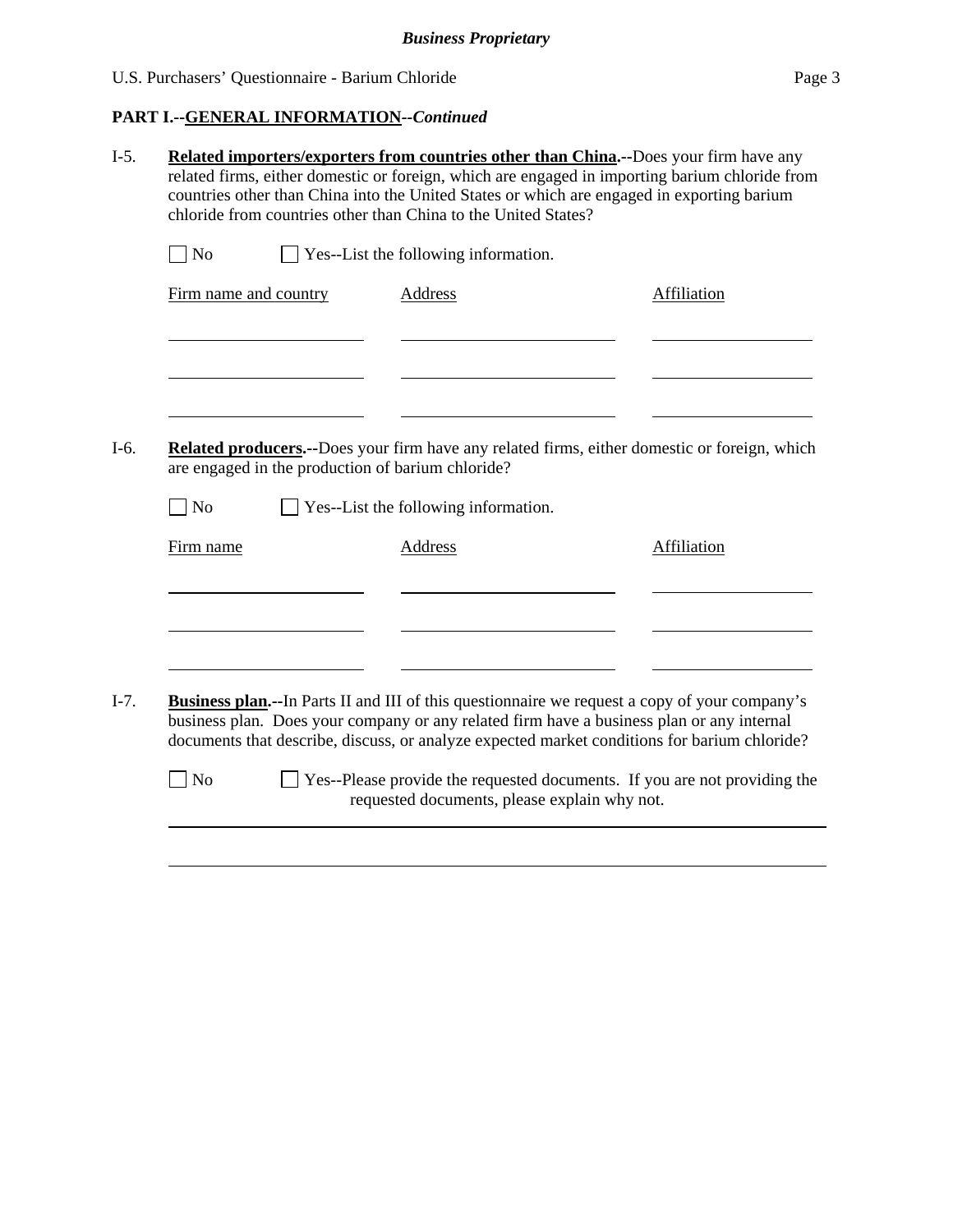## U.S. Purchasers' Questionnaire - Barium Chloride Page 4

## **PART II.--PURCHASES AND RELATED INFORMATION**

Further information on this part of the questionnaire can be obtained from James Fetzer (202-708-5403, james.fetzer@usitc.gov)**. Supply all data requested on a calendar-year basis**.

II-1. **Contact information (Purchases).--**Who should be contacted regarding the requested trade and related information?

Company contact:

Name and title

 $\frac{1}{2}$ Phone number E-mail address

II-2. **Purchases.--**Report, as indicated below, your firm's purchases (either directly or through a sales agent or broker) of barium chloride. Report based on delivery date, not order date.

| Quantity (in 1,000 pounds) and value (in \$1,000)                                             |      |      |      |      |      |      |
|-----------------------------------------------------------------------------------------------|------|------|------|------|------|------|
| <b>Item</b>                                                                                   | 2004 | 2005 | 2006 | 2007 | 2008 | 2009 |
| <b>Purchases of barium chloride</b><br>produced in--<br><b>The United States:</b><br>Quantity |      |      |      |      |      |      |
| Value                                                                                         |      |      |      |      |      |      |
| China:<br>Quantity                                                                            |      |      |      |      |      |      |
| Value                                                                                         |      |      |      |      |      |      |
| India:<br>Quantity                                                                            |      |      |      |      |      |      |
| Value                                                                                         |      |      |      |      |      |      |
| All other countries: <sup>1</sup><br>Quantity                                                 |      |      |      |      |      |      |
| Value                                                                                         |      |      |      |      |      |      |
| Please identify these countries:                                                              |      |      |      |      |      |      |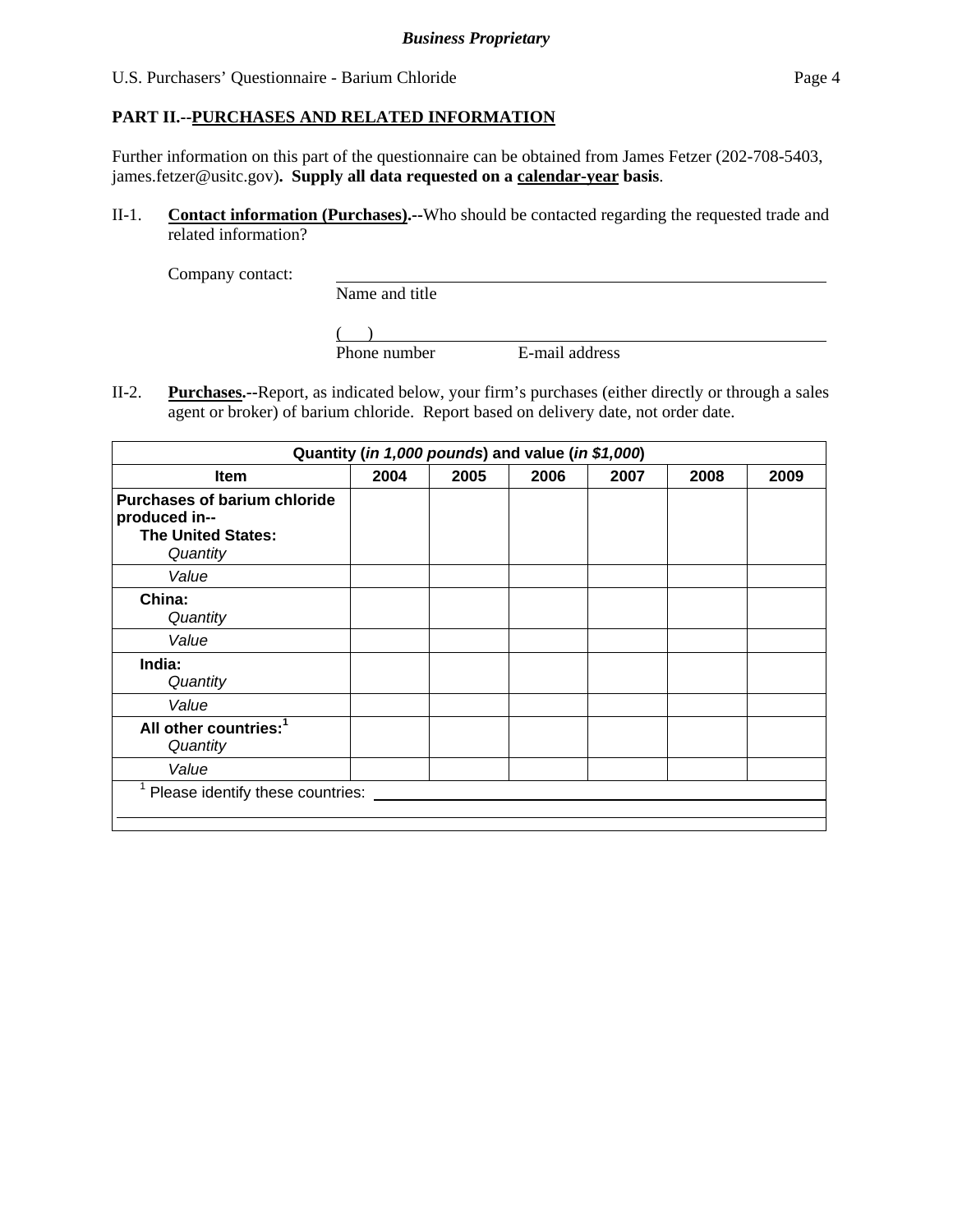#### *Business Proprietary*

#### U.S. Purchasers' Questionnaire - Barium Chloride Page 5

## **PART II.-- PURCHASES AND RELATED INFORMATION***--Continued*

#### II-3. **Purchases before and after order.--**

(a) Did your firm purchase barium chloride from China before 1984?

 $\bigcap$  No--skip to (c)  $\bigcap$  Yes

- (b) If yes, has your pattern of purchasing barium chloride from China changed since 1984?
	- No, our pattern of purchasing is essentially unchanged.
	- Yes, we discontinued purchases from China because of the order.
	- Yes, we reduced purchases from China because of the order.
	- Yes, but we changed the pattern of purchases from China for reasons other than the order (please explain below).
- (c) Has your pattern of purchasing barium chloride from nonsubject foreign sources (i.e., countries other than China) changed since 1984?
	- We did not purchase from nonsubject foreign sources before or after the order.
	- No, our pattern of purchasing is essentially unchanged.
	- Yes, we increased purchases from nonsubject countries because of the order.
	- $\Box$  Yes, but we changed our pattern of purchases from nonsubject countries for reasons other than the order (please explain below).
- II-4. **Changes in purchasing patterns.--**If the relative levels of your firm's purchases of barium chloride from different sources (both domestic and foreign) have changed since 1984 (the year the antidumping duty order under review became effective), please indicate whether the relative share from that country has increased or decreased, and state the reason.

| <b>Source of purchases</b> | <b>Trend</b> | <b>Explanation for trend</b> |
|----------------------------|--------------|------------------------------|
| <b>The United States</b>   | Decreased    |                              |
|                            | Increased    |                              |
|                            | Constant     |                              |
|                            | Fluctuated   |                              |
| China                      | Decreased    |                              |
|                            | Increased    |                              |
|                            | Constant     |                              |
|                            | Fluctuated   |                              |
| India                      | Decreased    |                              |
|                            | Increased    |                              |
|                            | Constant     |                              |
|                            | Fluctuated   |                              |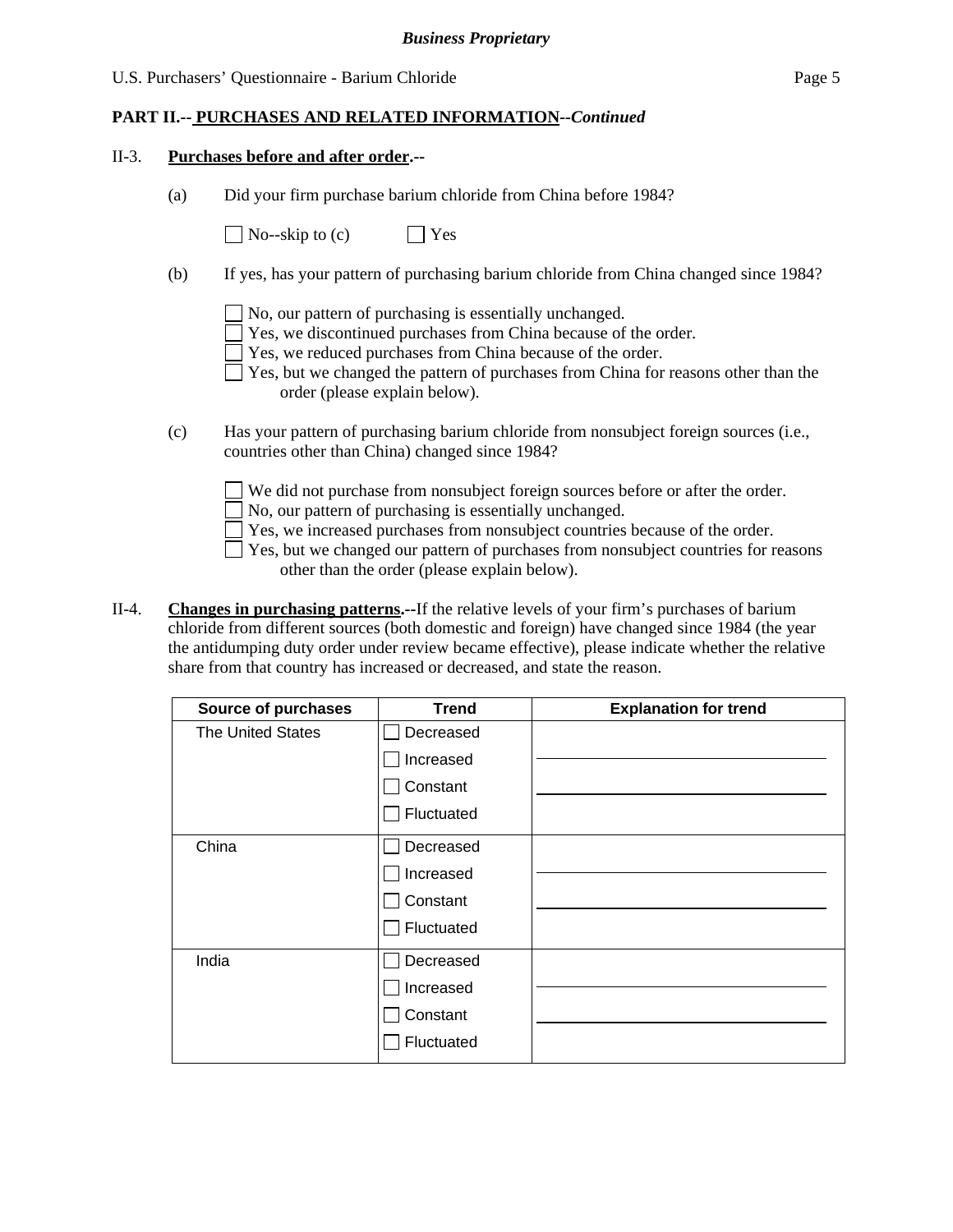## U.S. Purchasers' Questionnaire - Barium Chloride Page 6

## **PART II.-- PURCHASES AND RELATED INFORMATION***--Continued*

#### II-4. **Changes in purchasing patterns.--***Continued*

| Source of purchases | Trend      | <b>Explanation for trend</b> |
|---------------------|------------|------------------------------|
| All other countries | Decreased  |                              |
|                     | Increased  |                              |
|                     | Constant   |                              |
|                     | Fluctuated |                              |

II-5. **Supplier identification.--**Please identify below the names and addresses of your firm's **FIVE** largest suppliers for barium chloride since 2004. Please also provide the name and telephone number of a contact person and the share of the quantity of your firm's total shipments of barium chloride that each of these customers accounted for in 2009.

| No.            | Supplier's<br>name | Street address (not P.O.<br>box), city, state, and zip<br>code | <b>Contact person</b> | Telephone number<br>or e-mail address | Share of<br>2009<br>purchases<br>(%) |
|----------------|--------------------|----------------------------------------------------------------|-----------------------|---------------------------------------|--------------------------------------|
| 1              |                    |                                                                |                       |                                       |                                      |
| $\overline{2}$ |                    |                                                                |                       |                                       |                                      |
| 3              |                    |                                                                |                       |                                       |                                      |
| 4              |                    |                                                                |                       |                                       |                                      |
| 5              |                    |                                                                |                       |                                       |                                      |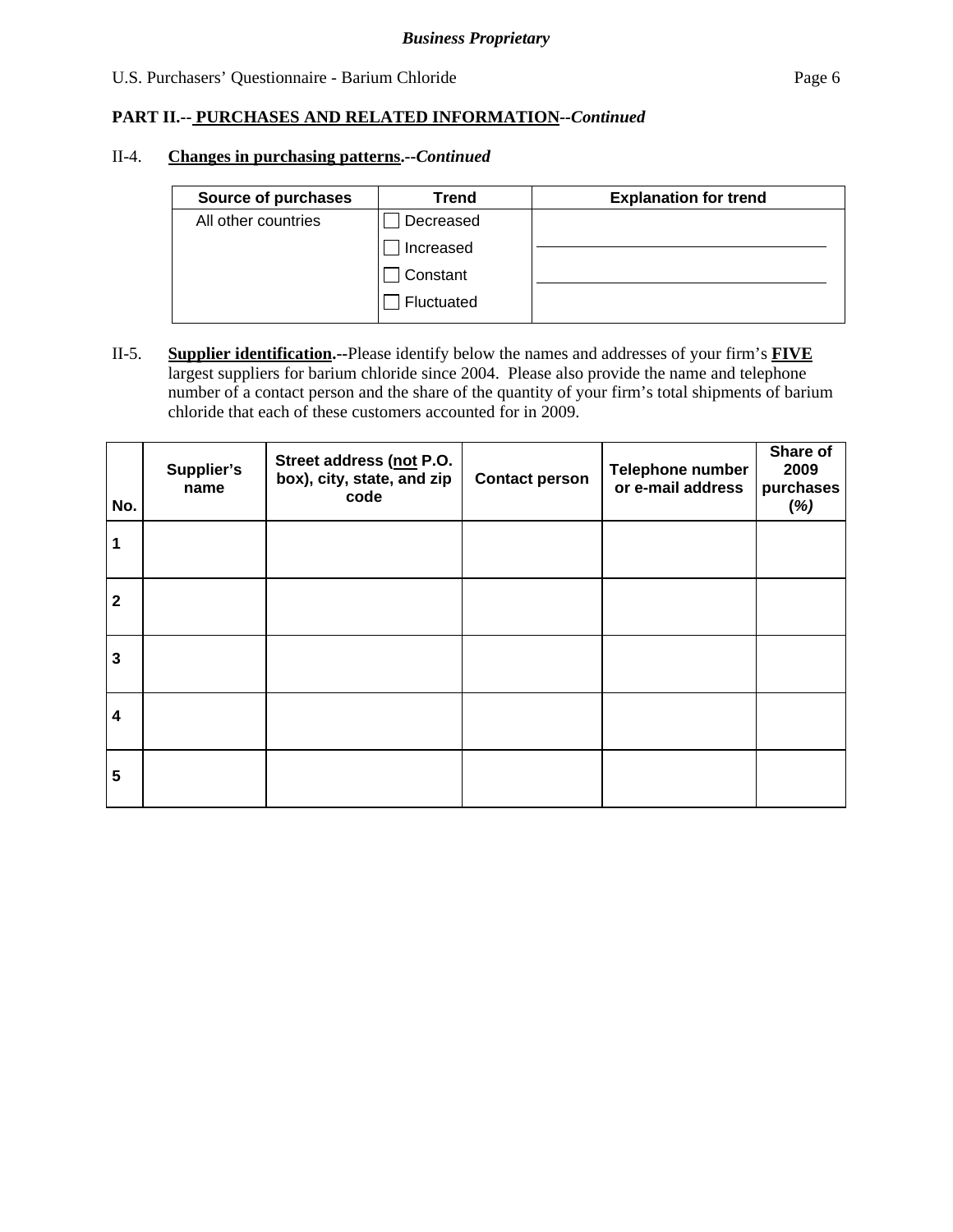Further information on this part of the questionnaire can be obtained from James Fetzer (202-708-5403, james.fetzer@usitc.gov)**.** 

III-1. **Contact information (Market).--**Who should be contacted regarding the requested market characteristics and purchasing practices information?

Company contact:

Name and title

 $($ Phone number E-mail address

III-2. **Firm type.--**Which of the following best describes your firm as a purchaser of barium chloride (check all that apply, noting the specific end uses if known)?

| $\Box$ End user         |  |
|-------------------------|--|
| $\Box$ Distributor      |  |
| $\Box$ Other (Describe: |  |

III-3. **Competition of sales.--**If you are a distributor or reseller of barium chloride, do you compete for sales to your customers with the manufacturers or importers from which you purchase barium chloride?

| ×  |
|----|
| ۰. |

 $\overline{a}$ 

l

 $\Box$  Yes--Please describe

III-4. **Types of customers.--**If your firm is a distributor or reseller of barium chloride, what are the major types of consumers to which you sell barium chloride?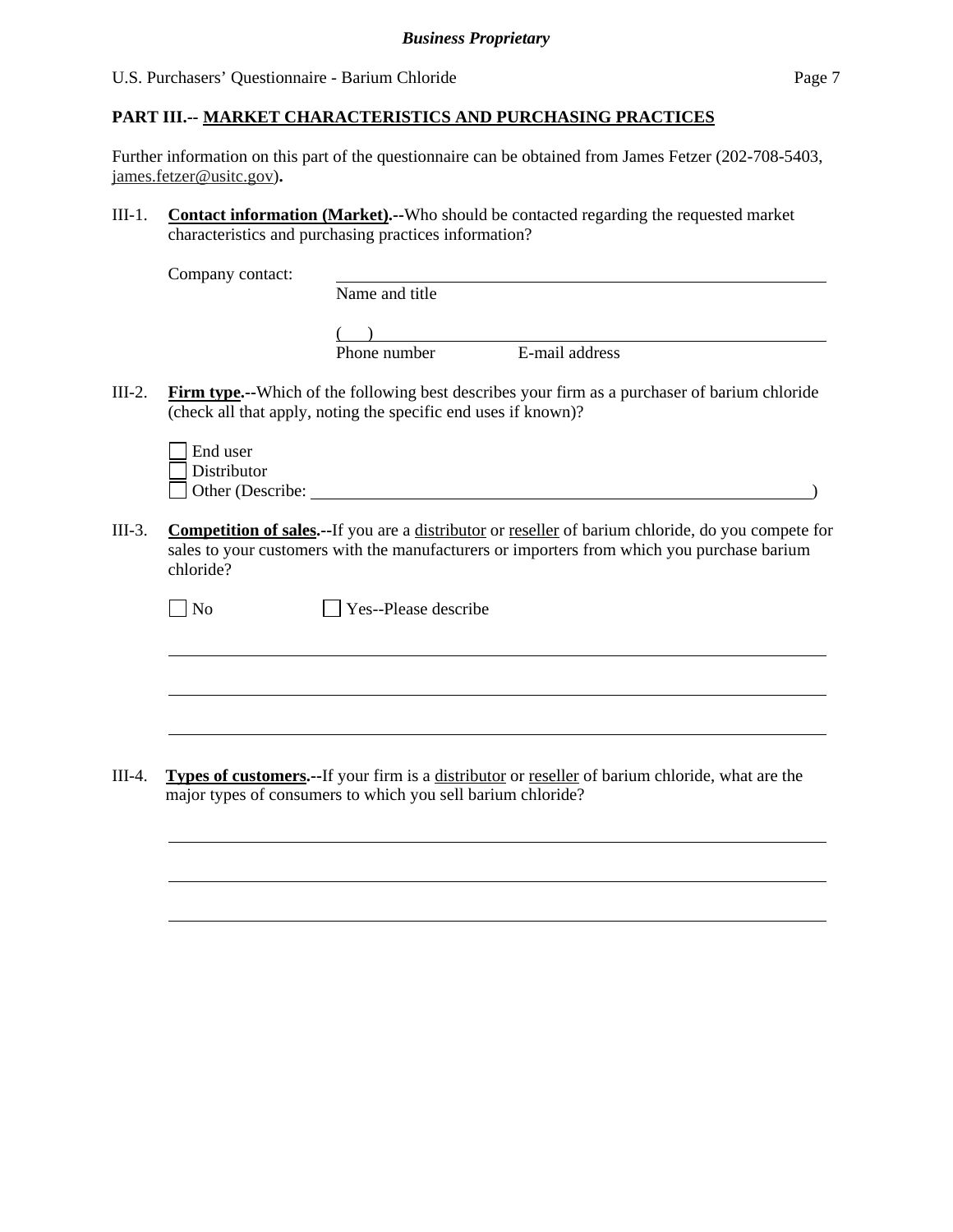III-5. **End uses.--**If your firm is an end user of barium chloride, list in order of quantity of barium chloride consumed, the top 3 products for which your firm purchases barium chloride as a component part or input. Please indicate what percentage of the total cost is accounted for by barium chloride (and NOTE: this percentage should not add to 100 percent).

| Product(s) you produce | Share of cost accounted for by<br>barium chloride (percent) |
|------------------------|-------------------------------------------------------------|
|                        |                                                             |
|                        |                                                             |
|                        |                                                             |

#### III-6. **Demand for end use products.--**

 $\overline{a}$ 

(a) If your firm is an end user of barium chloride, has the demand for your firm's final products incorporating barium chloride changed since 1984?

| Increased | Decreased | Fluctuated | $\Box$ No change |
|-----------|-----------|------------|------------------|
|           |           |            |                  |

(b) Has this had any effect on your firm's demand for barium chloride?

| $\Box$ No | $\Box$ Yes--Please describe |
|-----------|-----------------------------|
|-----------|-----------------------------|

III-7. **Changes in end uses.--**Have there been any changes in the end uses of barium chloride since 1984?

| No | Yes--Please describe.                                                                                                                 |
|----|---------------------------------------------------------------------------------------------------------------------------------------|
|    |                                                                                                                                       |
|    |                                                                                                                                       |
|    |                                                                                                                                       |
|    | <b>Anticipated changes in end uses.</b> --Do you anticipate any changes in terms of the end uses of<br>barium chloride in the future? |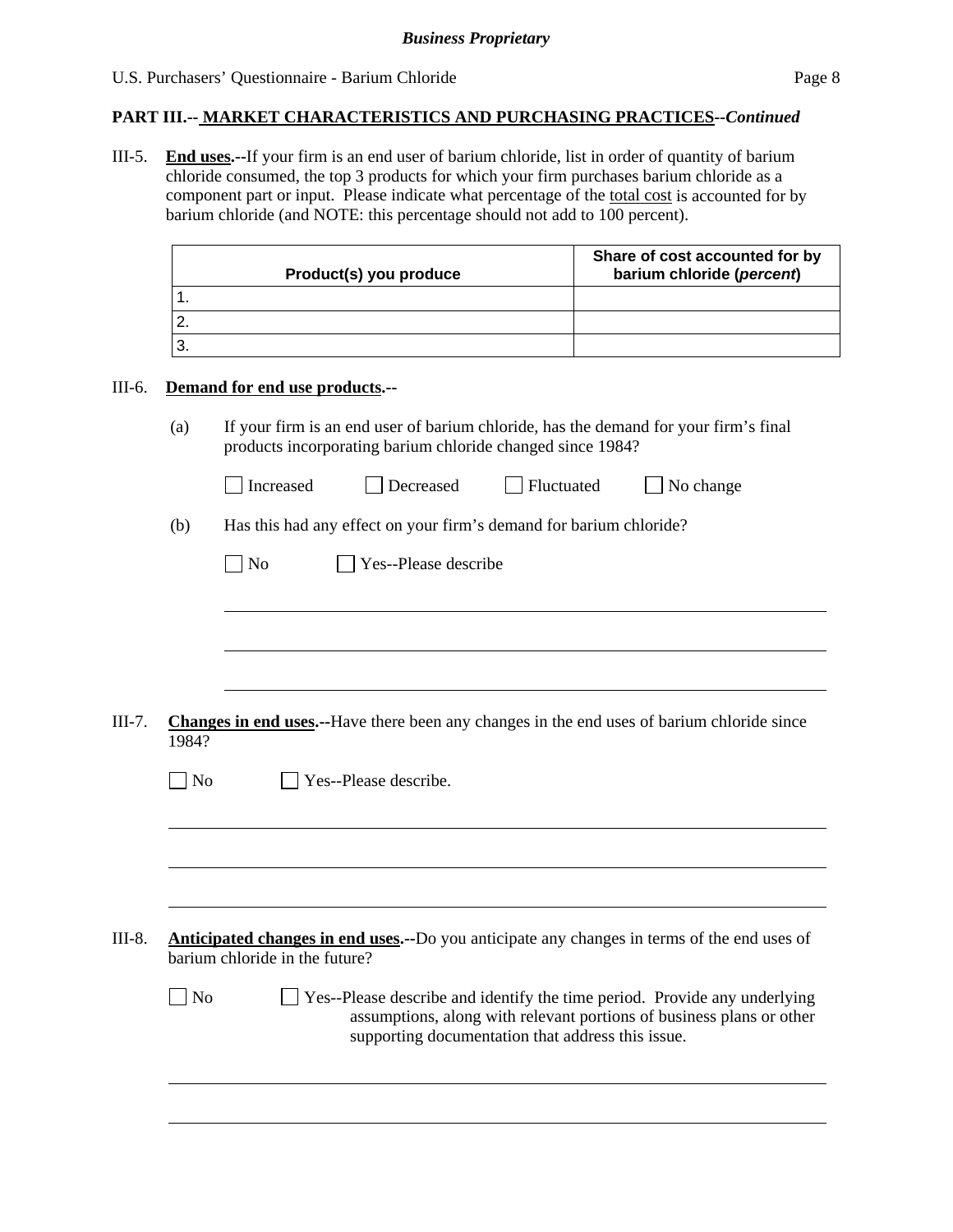III-9. **Substitutes.--**Please list in order of importance any products that may be substituted for barium chloride. For each possible substitute product, please give examples of applications and end uses for which they are substitutes and indicate whether changes in the price of the substitute affect the price for barium chloride, and to what degree, and the length of any time lag of such an effect.

| <b>Substitute</b> | <b>Description</b> | Have changes in the prices of this<br>substitute affected the price for barium<br>chloride? |  |  |
|-------------------|--------------------|---------------------------------------------------------------------------------------------|--|--|
| 1.                |                    | $\Box$ No<br>Yes--Please explain.                                                           |  |  |
| 2.                |                    | $\Box$ No<br>Yes--Please explain.                                                           |  |  |
| 3.                |                    | $\Box$ No<br>Yes--Please explain.<br>$\mathcal{L}$                                          |  |  |
| 4.                |                    | $\Box$ No<br>Yes--Please explain.<br>$\blacksquare$                                         |  |  |
| 5.                |                    | $\Box$ No<br>Yes--Please explain.                                                           |  |  |

III-10. **Changes in substitutes.--**Have there been any changes in the number or types of products that can be substituted for barium chloride since 1984?

 $\overline{a}$ 

No Yes--Please explain.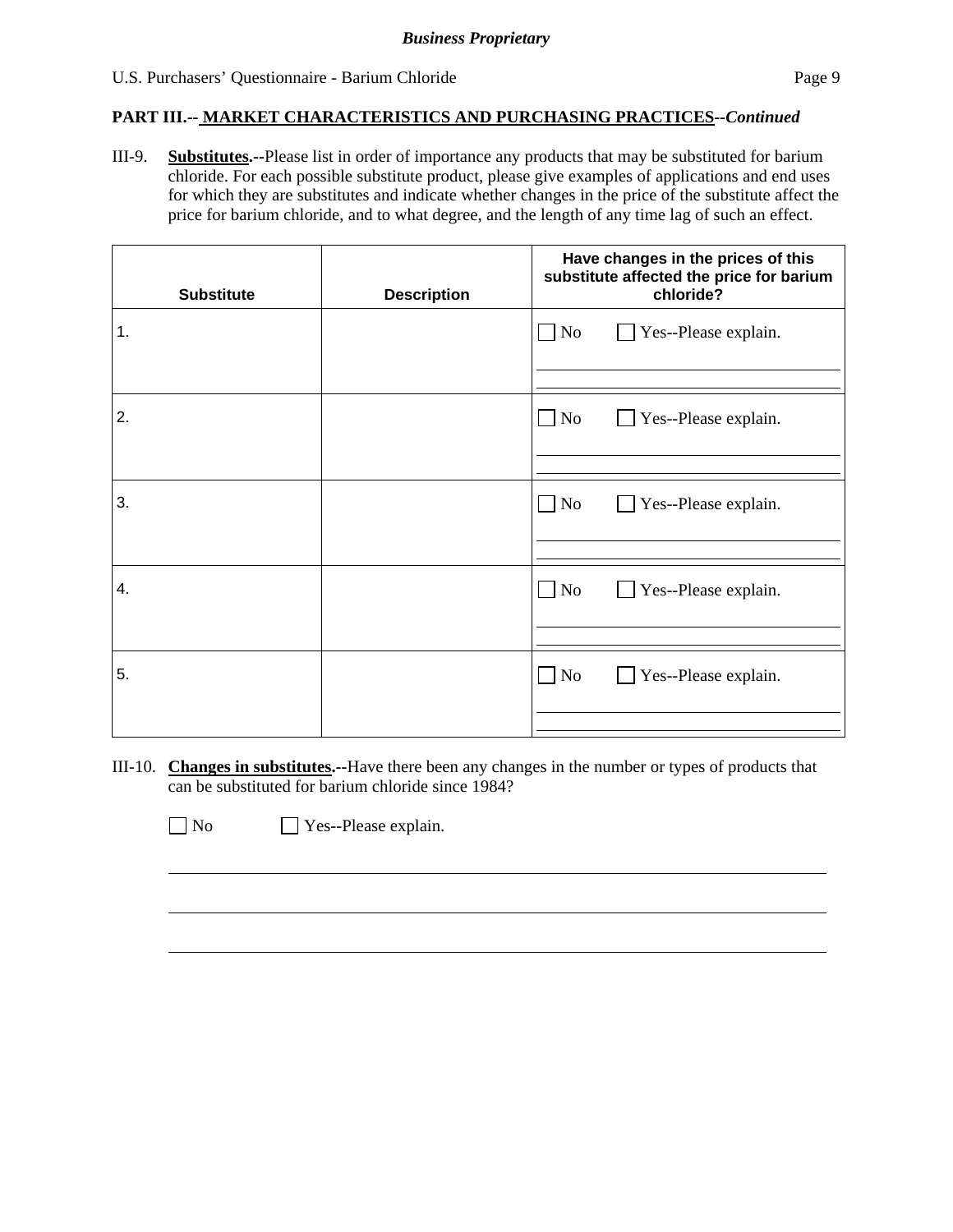| III-11. Anticipated changes in substitutes.--Do you anticipate any changes in terms of the<br>substitutability of other products for barium chloride in the future? |                          |                                                              |            |                                                                                                                                                  |  |
|---------------------------------------------------------------------------------------------------------------------------------------------------------------------|--------------------------|--------------------------------------------------------------|------------|--------------------------------------------------------------------------------------------------------------------------------------------------|--|
| $\Box$ No                                                                                                                                                           |                          | that address this issue.                                     |            | Yes--Please describe and provide any underlying assumptions, along with<br>relevant portions of business plans or other supporting documentation |  |
|                                                                                                                                                                     | III-12. Demand trends.-- |                                                              |            |                                                                                                                                                  |  |
| (a)                                                                                                                                                                 |                          | What principal factors affect changes in demand?             |            | How has the demand within the United States for barium chloride changed since 1984?                                                              |  |
|                                                                                                                                                                     | Increased                | Decreased                                                    | Fluctuated | No change                                                                                                                                        |  |
| (b)                                                                                                                                                                 |                          | since 1984? What principal factors affect changes in demand? |            | How has the demand outside the United States (if known) for barium chloride changed                                                              |  |
|                                                                                                                                                                     | Increased                | Decreased                                                    | Fluctuated | No change                                                                                                                                        |  |
|                                                                                                                                                                     |                          |                                                              |            |                                                                                                                                                  |  |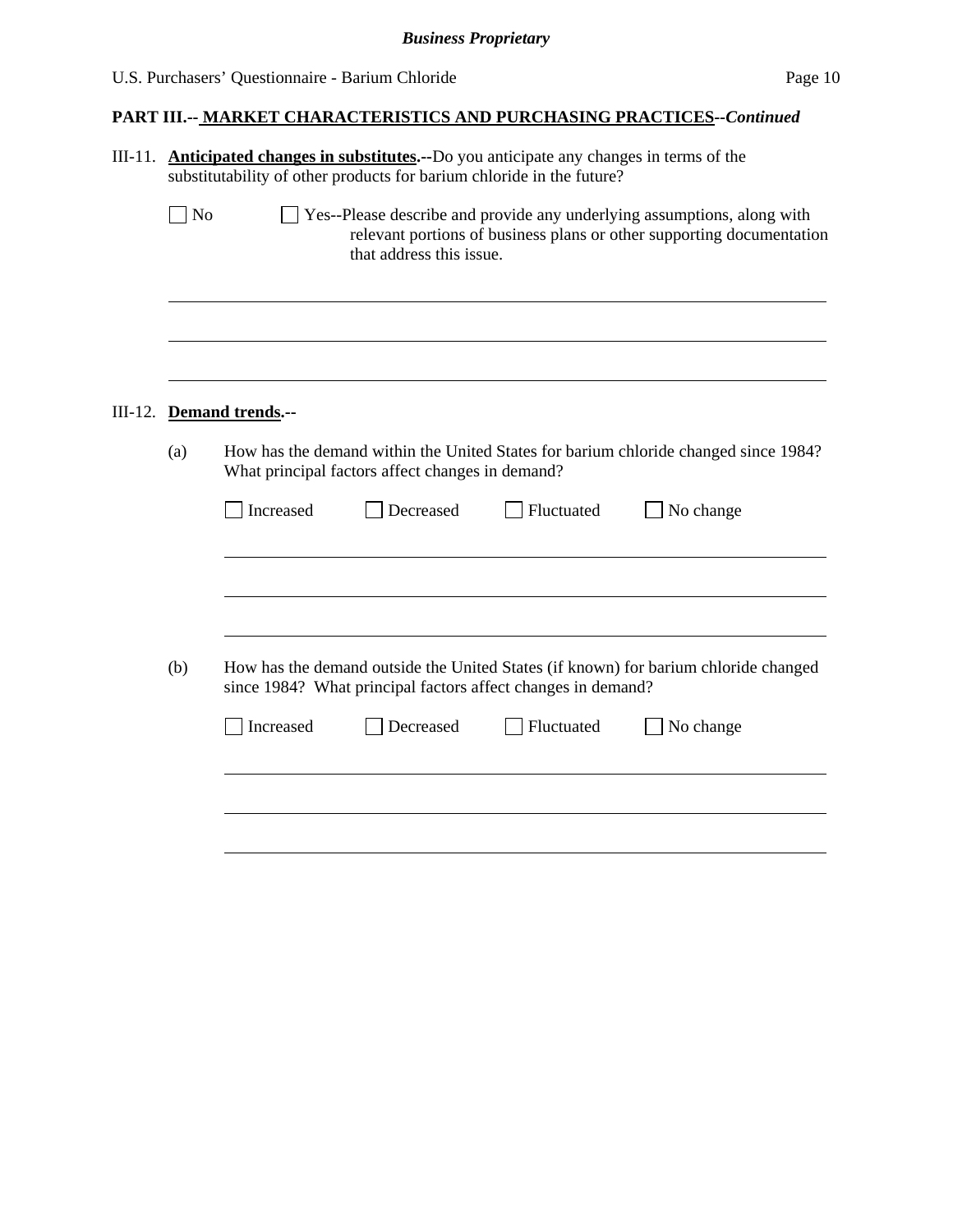## III-13. **Anticipated demand trends.--**

l

|         | (a)                                                                                                                                                                                                                                                                                                                                                                                                                                     | How do you anticipate demand will change within the United States for barium chloride<br>in the future? What principal factors will affect these changes in demand? |                                                                            |           |                                                                                                                                                                                                                                                                                                                                                                                                                     |  |
|---------|-----------------------------------------------------------------------------------------------------------------------------------------------------------------------------------------------------------------------------------------------------------------------------------------------------------------------------------------------------------------------------------------------------------------------------------------|---------------------------------------------------------------------------------------------------------------------------------------------------------------------|----------------------------------------------------------------------------|-----------|---------------------------------------------------------------------------------------------------------------------------------------------------------------------------------------------------------------------------------------------------------------------------------------------------------------------------------------------------------------------------------------------------------------------|--|
|         |                                                                                                                                                                                                                                                                                                                                                                                                                                         | Increase                                                                                                                                                            | Decrease                                                                   | Fluctuate | No change                                                                                                                                                                                                                                                                                                                                                                                                           |  |
|         |                                                                                                                                                                                                                                                                                                                                                                                                                                         |                                                                                                                                                                     |                                                                            |           |                                                                                                                                                                                                                                                                                                                                                                                                                     |  |
|         | (b)                                                                                                                                                                                                                                                                                                                                                                                                                                     |                                                                                                                                                                     | in the future? What principal factors will affect these changes in demand? |           | How do you anticipate demand will change outside the United States for barium chloride                                                                                                                                                                                                                                                                                                                              |  |
|         |                                                                                                                                                                                                                                                                                                                                                                                                                                         | Increase                                                                                                                                                            | Decrease                                                                   | Fluctuate | No change                                                                                                                                                                                                                                                                                                                                                                                                           |  |
|         |                                                                                                                                                                                                                                                                                                                                                                                                                                         |                                                                                                                                                                     |                                                                            |           |                                                                                                                                                                                                                                                                                                                                                                                                                     |  |
|         |                                                                                                                                                                                                                                                                                                                                                                                                                                         |                                                                                                                                                                     |                                                                            |           |                                                                                                                                                                                                                                                                                                                                                                                                                     |  |
| III-14. |                                                                                                                                                                                                                                                                                                                                                                                                                                         | particular interest is such data from 1984 to the present and forecasts for the future.                                                                             |                                                                            |           | <b>Market studies.</b> --Please provide as a separate attachment to this request any studies, surveys, etc.<br>that you are aware of that quantify and/or otherwise discuss barium chloride supply (including<br>production capacity and capacity utilization) and demand in (1) the United States, (2) each of the<br>other major producing/consuming countries, including China, and (3) the world as a whole. Of |  |
| III-15. | <b>Changes in factors affecting supply.</b> --Have any changes occurred in any other factors affecting<br>supply (e.g., changes in availability or prices of energy or labor; transportation conditions;<br>production capacity and/or methods of production; technology; export markets; or alternative<br>production opportunities) that affected the availability of U.S.-produced barium chloride in the<br>U.S. market since 1984? |                                                                                                                                                                     |                                                                            |           |                                                                                                                                                                                                                                                                                                                                                                                                                     |  |

 $\Box$  No  $\Box$  Yes--Please note the time period(s) of any such changes, the factors(s) involved, and the impact such changes had on your shipment volumes and prices.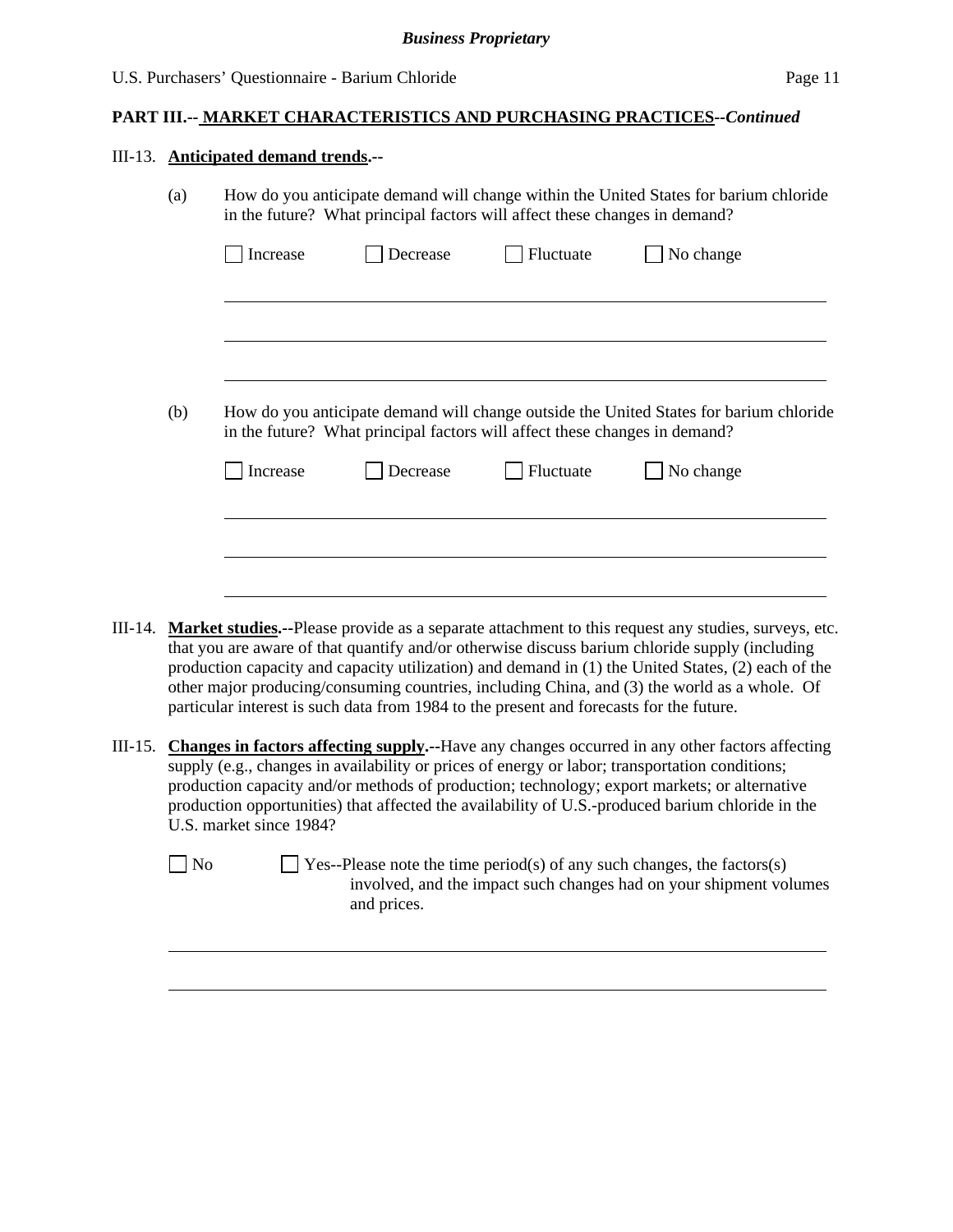III-16. Is buying a product that is produced in the United States an important factor in your firm's purchases of barium chloride (please check ALL that apply)?

No

l

- Yes--Purchases of domestic product are required by law or regulation (for example, government purchases under "Buy American" provisions). This involves percent of all purchases of barium chloride.
- Yes--Purchases of domestic product are not required by law or regulation, but are by your customers. This involves \_\_\_\_ percent of all purchases of barium chloride.
- $\Box$  Yes--Purchases of domestic product are required for other reasons (please specify these reasons below). This involves percent of all purchases of barium chloride.

#### III-17. **Conditions of competition.--**

l

 $\overline{a}$ 

(a) Is the barium chloride market subject to business cycles or conditions of competition distinctive to barium chloride?

| $\Box$ No | $\Box$ Yes--Please explain and provide estimates of the duration of any such |
|-----------|------------------------------------------------------------------------------|
|           | cycle.                                                                       |

(b) Has the emergence of new markets for barium chloride since 1984 affected the business cycles or conditions of competition distinctive to barium chloride?

| N <sub>o</sub> | $\Box$ Yes--Please explain any such changes. |
|----------------|----------------------------------------------|
|----------------|----------------------------------------------|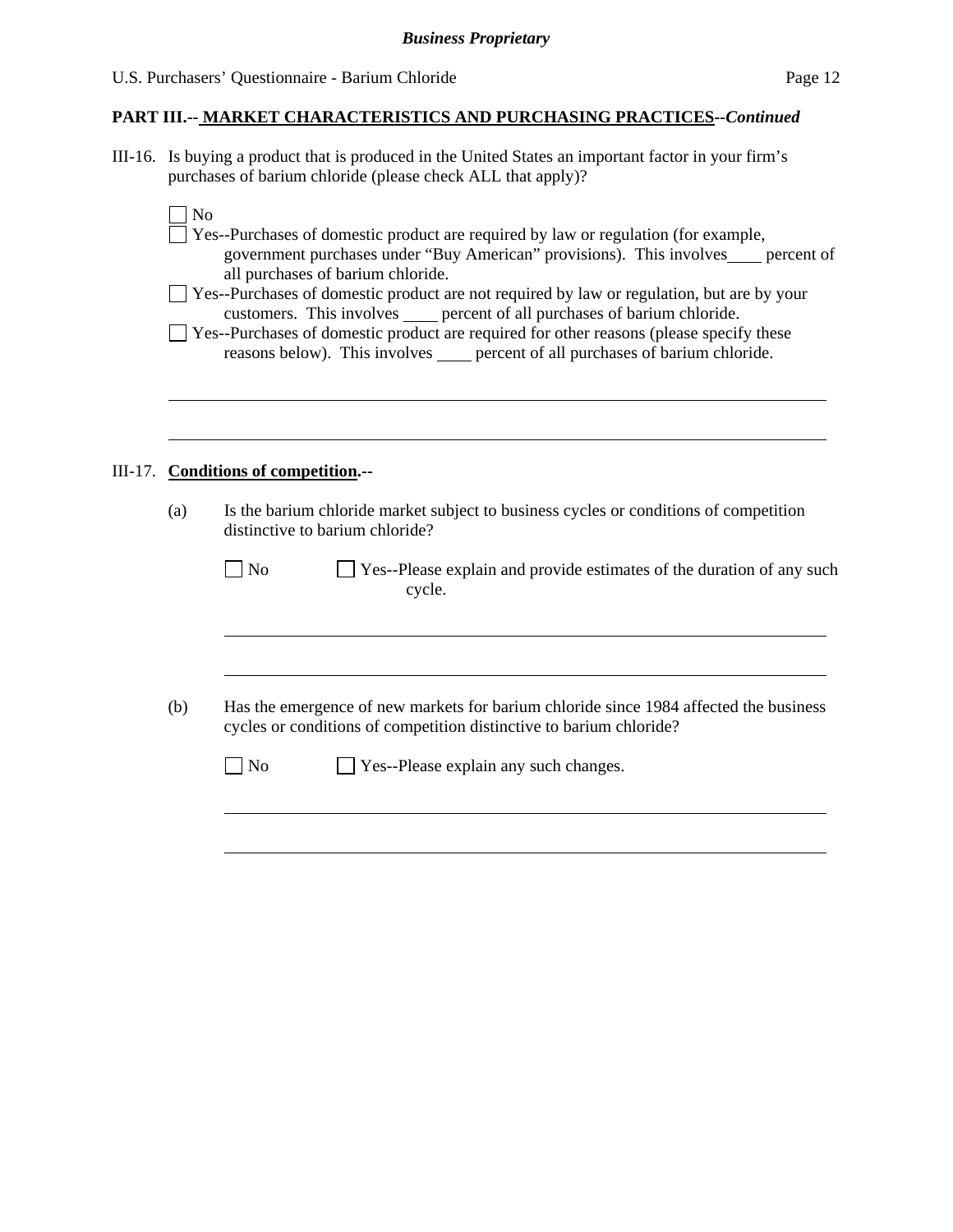## *Business Proprietary*

# **PART III.-- MARKET CHARACTERISTICS AND PURCHASING PRACTICES***--Continued*

|         | III-18. Decisions based on producer.--Does your firm, and to the extent that you know, do your<br>customers make purchasing decisions involving barium chloride based on the producer of the<br>barium chloride you purchase? |               |                |                                                                                                                                                                                          |                   |  |  |
|---------|-------------------------------------------------------------------------------------------------------------------------------------------------------------------------------------------------------------------------------|---------------|----------------|------------------------------------------------------------------------------------------------------------------------------------------------------------------------------------------|-------------------|--|--|
|         | Your firm:                                                                                                                                                                                                                    | Always        | Usually        | Sometimes                                                                                                                                                                                | Never             |  |  |
|         | Your customers:                                                                                                                                                                                                               | $\Box$ Always | $\Box$ Usually | Sometimes                                                                                                                                                                                | $\sqrt{\ }$ Never |  |  |
|         | why this information is important.                                                                                                                                                                                            |               |                | If at least sometimes, please discuss how your firm or your customers determine the producer and                                                                                         |                   |  |  |
|         |                                                                                                                                                                                                                               |               |                |                                                                                                                                                                                          |                   |  |  |
|         |                                                                                                                                                                                                                               |               |                |                                                                                                                                                                                          |                   |  |  |
|         |                                                                                                                                                                                                                               |               |                |                                                                                                                                                                                          |                   |  |  |
|         |                                                                                                                                                                                                                               |               |                |                                                                                                                                                                                          |                   |  |  |
| III-19. | origin of the barium chloride you purchase?                                                                                                                                                                                   |               |                | Decisions based on country-of-origin.--Does your firm, and to the extent that you know, do<br>your customers make purchasing decisions involving barium chloride based on the country of |                   |  |  |
|         | Your firm:                                                                                                                                                                                                                    | Always        | Usually        | Sometimes                                                                                                                                                                                | Never             |  |  |
|         | Your customers:                                                                                                                                                                                                               | Always        | Usually        | Sometimes                                                                                                                                                                                | Never             |  |  |
|         | If at least sometimes, please discuss how your firm or your customers determine the source and<br>why this information is important.                                                                                          |               |                |                                                                                                                                                                                          |                   |  |  |
|         |                                                                                                                                                                                                                               |               |                |                                                                                                                                                                                          |                   |  |  |
|         |                                                                                                                                                                                                                               |               |                |                                                                                                                                                                                          |                   |  |  |
|         | Your customers:                                                                                                                                                                                                               |               |                |                                                                                                                                                                                          |                   |  |  |
|         |                                                                                                                                                                                                                               |               |                |                                                                                                                                                                                          |                   |  |  |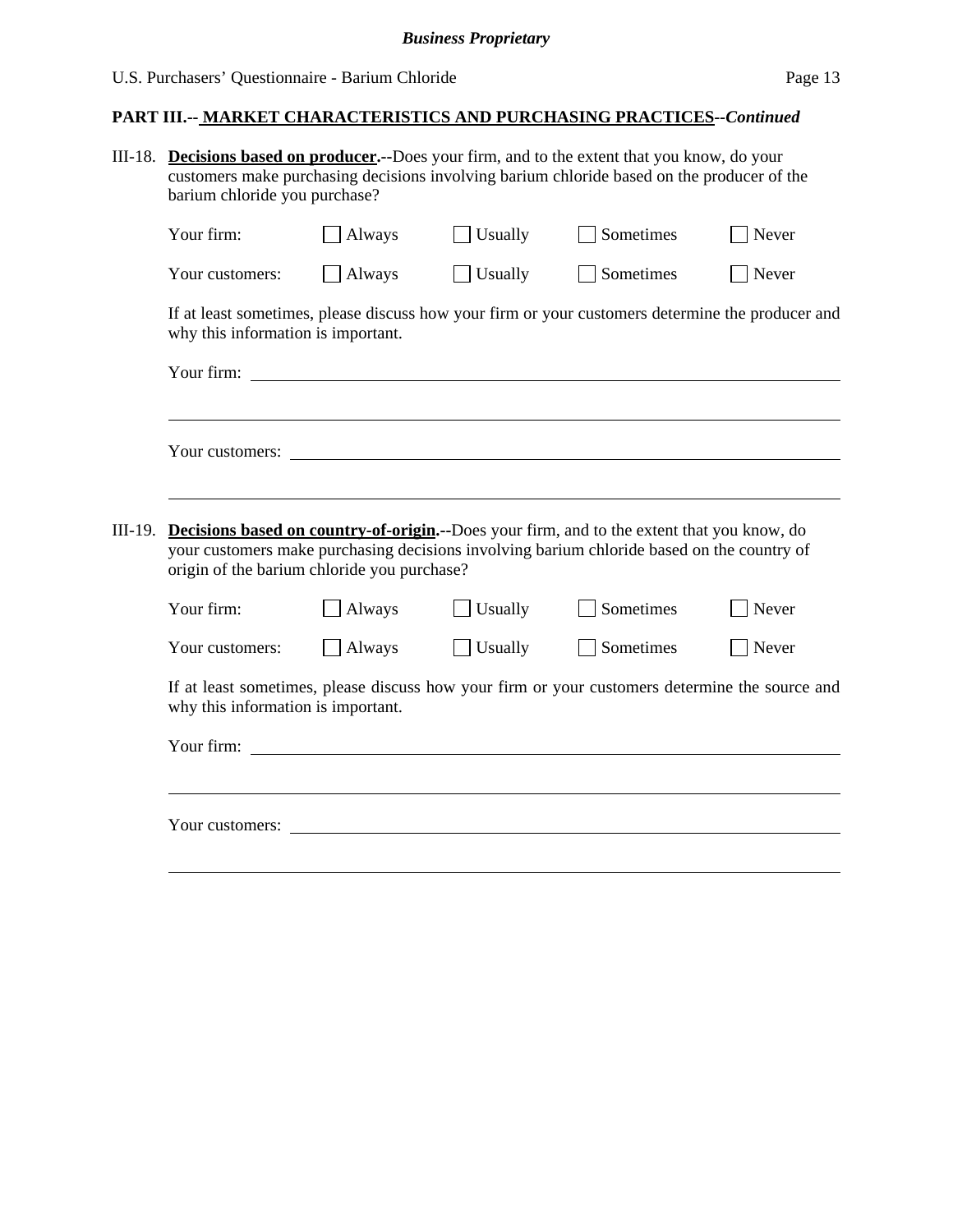## III-20. **Purchasing frequency.--**

| Daily<br>Weekly<br>Monthly<br>Quarterly<br>Annually<br>(b)<br>Do you expect this purchasing pattern to change in the next two years?<br>Yes-- How and why do you expect these changes to occur?<br>N <sub>o</sub><br><b>Number of suppliers contacted.</b> --How many suppliers do you generally contact before making a<br>III-21.<br>purchase?<br><b>Supplier negotiations.--</b><br>III-22.<br>Do purchases of barium chloride usually involve negotiations between supplier and<br>(a)<br>purchaser?<br>Yes--Please describe these negotiations. In your response, please<br>No<br>comment on whether purchasers generally quote competing<br>prices as part of the negotiation process.<br>Does your firm tend to vary its purchases from a given supplier within a specified time<br>(b)<br>period based on the price offered for that period?<br>Yes--Specify the time period.<br>No | How frequently do you make purchases? |
|---------------------------------------------------------------------------------------------------------------------------------------------------------------------------------------------------------------------------------------------------------------------------------------------------------------------------------------------------------------------------------------------------------------------------------------------------------------------------------------------------------------------------------------------------------------------------------------------------------------------------------------------------------------------------------------------------------------------------------------------------------------------------------------------------------------------------------------------------------------------------------------------|---------------------------------------|
|                                                                                                                                                                                                                                                                                                                                                                                                                                                                                                                                                                                                                                                                                                                                                                                                                                                                                             |                                       |
|                                                                                                                                                                                                                                                                                                                                                                                                                                                                                                                                                                                                                                                                                                                                                                                                                                                                                             |                                       |
|                                                                                                                                                                                                                                                                                                                                                                                                                                                                                                                                                                                                                                                                                                                                                                                                                                                                                             |                                       |
|                                                                                                                                                                                                                                                                                                                                                                                                                                                                                                                                                                                                                                                                                                                                                                                                                                                                                             |                                       |
|                                                                                                                                                                                                                                                                                                                                                                                                                                                                                                                                                                                                                                                                                                                                                                                                                                                                                             |                                       |
|                                                                                                                                                                                                                                                                                                                                                                                                                                                                                                                                                                                                                                                                                                                                                                                                                                                                                             |                                       |
|                                                                                                                                                                                                                                                                                                                                                                                                                                                                                                                                                                                                                                                                                                                                                                                                                                                                                             |                                       |
|                                                                                                                                                                                                                                                                                                                                                                                                                                                                                                                                                                                                                                                                                                                                                                                                                                                                                             |                                       |
|                                                                                                                                                                                                                                                                                                                                                                                                                                                                                                                                                                                                                                                                                                                                                                                                                                                                                             |                                       |
|                                                                                                                                                                                                                                                                                                                                                                                                                                                                                                                                                                                                                                                                                                                                                                                                                                                                                             |                                       |
|                                                                                                                                                                                                                                                                                                                                                                                                                                                                                                                                                                                                                                                                                                                                                                                                                                                                                             |                                       |
|                                                                                                                                                                                                                                                                                                                                                                                                                                                                                                                                                                                                                                                                                                                                                                                                                                                                                             |                                       |
|                                                                                                                                                                                                                                                                                                                                                                                                                                                                                                                                                                                                                                                                                                                                                                                                                                                                                             |                                       |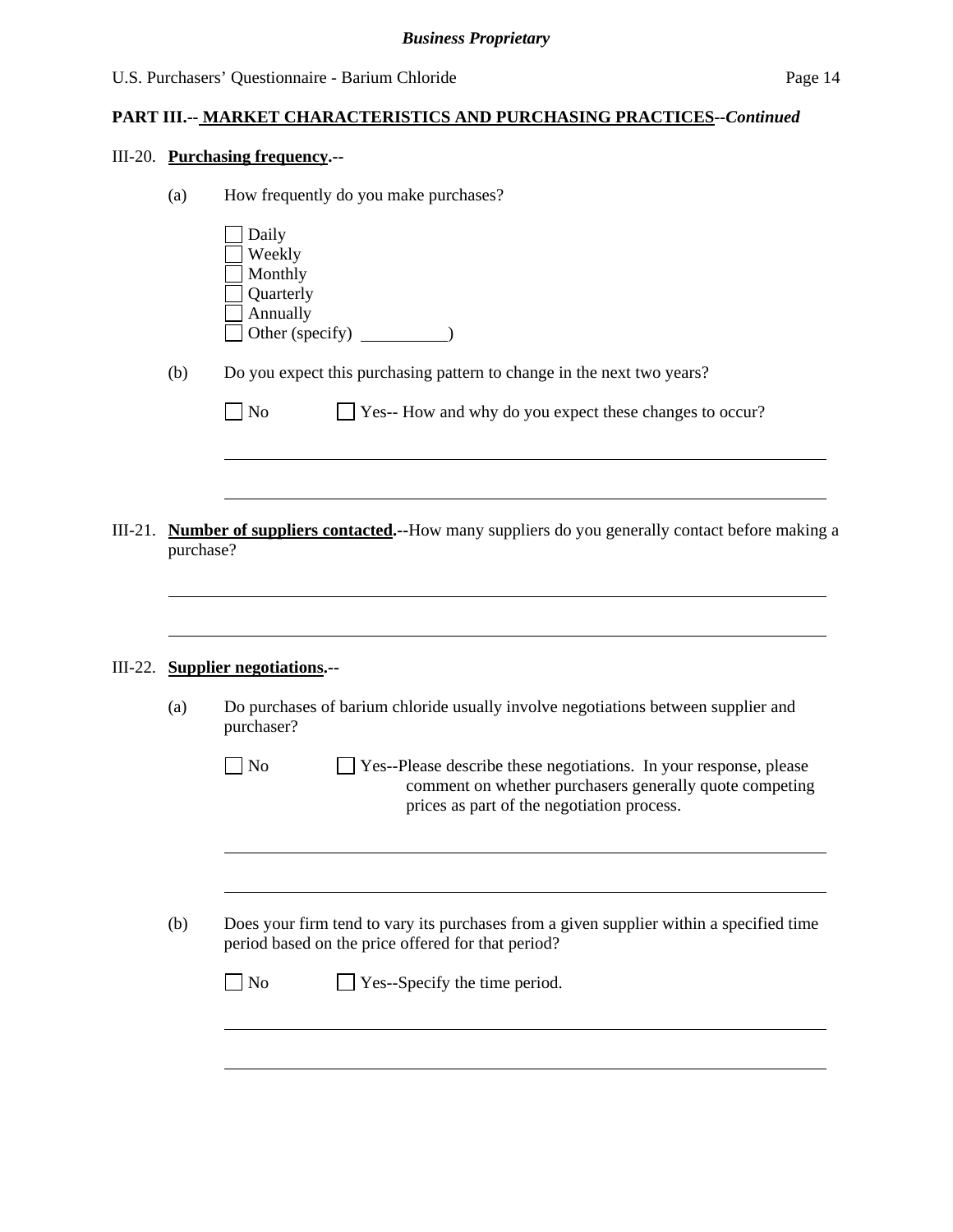| U.S. Purchasers' Questionnaire - Barium Chloride | Page 15 |
|--------------------------------------------------|---------|
|--------------------------------------------------|---------|

|           | No             | III-23. Change in suppliers.--Have you changed suppliers since 1984?<br>Yes--Please list the supplier or suppliers and indicate whether the firm was<br>added or dropped as a supplier. Also give the reasons for the change<br>and how frequently you change suppliers. |
|-----------|----------------|--------------------------------------------------------------------------------------------------------------------------------------------------------------------------------------------------------------------------------------------------------------------------|
|           |                |                                                                                                                                                                                                                                                                          |
| III-24.   |                | New suppliers.--                                                                                                                                                                                                                                                         |
|           | (a)            | Are you aware of any new suppliers, either foreign or domestic, that have entered the<br>market since 1984?                                                                                                                                                              |
|           |                | $\overline{\phantom{a}}$ No<br>Yes--Please identify the firms and indicate how you became aware of<br>them.                                                                                                                                                              |
|           | (b)            | Do you expect new barium chloride suppliers to enter the market in the future?                                                                                                                                                                                           |
|           |                | N <sub>o</sub><br>Yes--Please provide details, noting the specific future time period in<br>your response.                                                                                                                                                               |
| $III-25.$ |                | <b>Supplier qualification.</b> --Do you require your suppliers to become certified or prequalified with<br>respect to the quality, chemistry, strength, or other performance characteristic of the barium                                                                |
|           |                | chloride they sell to your firm?                                                                                                                                                                                                                                         |
|           | N <sub>0</sub> | Yes-- percent of purchases in 2009<br>Yes--all purchases                                                                                                                                                                                                                 |
|           | required.      | Please provide a general description of the certification or qualification process and the time                                                                                                                                                                          |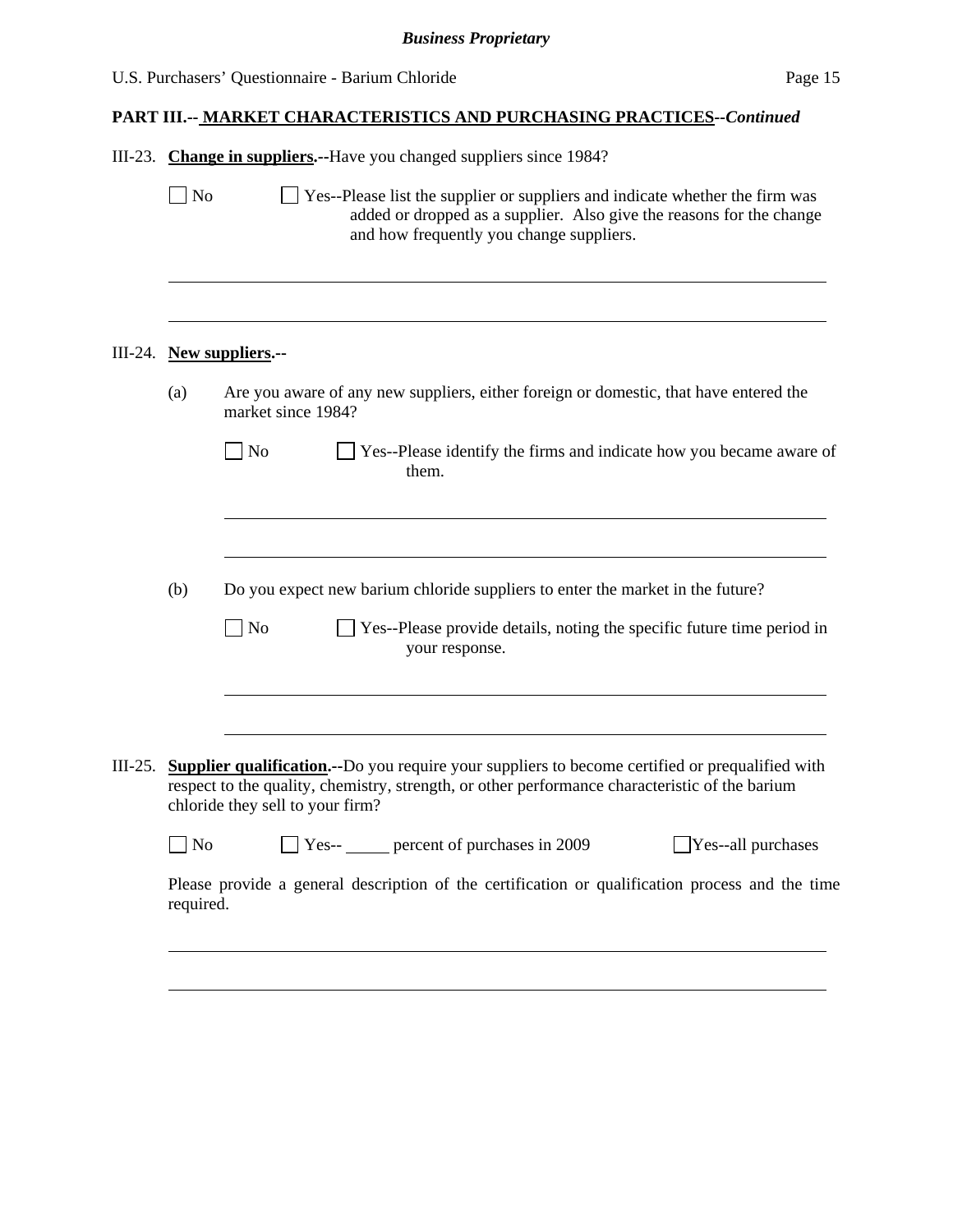| III-26. Factors considered vis-à-vis suppliers.--Briefly describe the factors that you consider when<br>qualifying a new supplier (e.g., quality of product, reliability of supplier, etc.) and estimate the<br>time it takes to certify or qualify a new supplier. |                                                                                                                                                                                                                  |  |  |
|---------------------------------------------------------------------------------------------------------------------------------------------------------------------------------------------------------------------------------------------------------------------|------------------------------------------------------------------------------------------------------------------------------------------------------------------------------------------------------------------|--|--|
| III-27.<br>status?                                                                                                                                                                                                                                                  | <b>Failure to certify.</b> --Since 1984, have any domestic or foreign producers failed in their attempts to<br>certify or qualify their barium chloride with your firm or have any producers lost their approved |  |  |
| No                                                                                                                                                                                                                                                                  | Yes--Please identify these firms, the countries where they are located, and the<br>reasons why they failed the certification/qualification.                                                                      |  |  |
|                                                                                                                                                                                                                                                                     |                                                                                                                                                                                                                  |  |  |

III-28. **Purchasing factors.--**For the factors listed below, please rate each in terms of its importance in your purchase decision for barium chloride.

|                                                                                                                        | Very<br>important | Somewhat<br>important | <b>Not</b><br>important |
|------------------------------------------------------------------------------------------------------------------------|-------------------|-----------------------|-------------------------|
|                                                                                                                        |                   |                       |                         |
| Delivery terms                                                                                                         |                   |                       |                         |
|                                                                                                                        |                   |                       |                         |
| Discounts offered                                                                                                      |                   |                       |                         |
| Extension of credit                                                                                                    |                   |                       |                         |
|                                                                                                                        |                   |                       |                         |
| Minimum qty requirements                                                                                               |                   |                       |                         |
|                                                                                                                        |                   |                       |                         |
| Product consistency                                                                                                    |                   |                       |                         |
| Quality meets industry standards                                                                                       |                   |                       |                         |
| Quality exceeds industry standards                                                                                     |                   |                       |                         |
|                                                                                                                        |                   |                       |                         |
| Reliability of supply                                                                                                  |                   |                       |                         |
| Technical support/service                                                                                              |                   |                       |                         |
| U.S. transportation costs                                                                                              |                   |                       |                         |
| Other (specify):                                                                                                       |                   |                       |                         |
| <u>and a complete the complete state</u>                                                                               |                   |                       |                         |
|                                                                                                                        |                   |                       |                         |
| <u> 1989 - Jan James James Jan James James James James James James James James James James James James James James</u> |                   |                       |                         |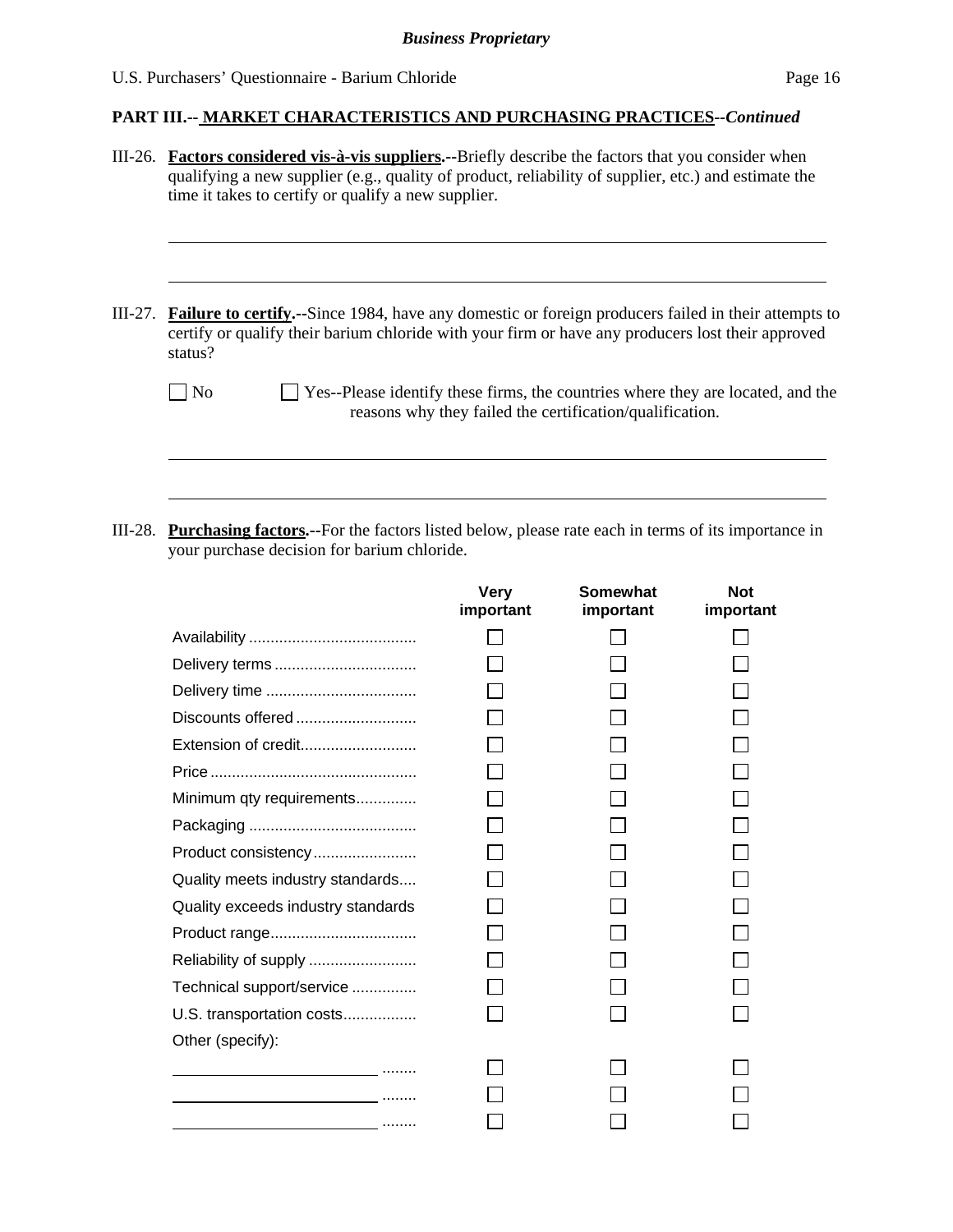III-29. **Major purchasing factors.--**Please list, in order of their importance, the three major factors generally considered by your firm in deciding from whom to purchase product for any one order (examples include current availability, extension of credit, prearranged contracts, price, quality exceeding specifications or industry standards, range of supplier's product line, traditional supplier, etc.).

| r |  |
|---|--|
|   |  |

Other factors or comments:

l

 $\overline{a}$ 

- III-30. **Quality characteristics.--**What characteristics does your firm consider when determining the quality of barium chloride?
- III-31. **Choice of product not based on price.--**If you purchased barium chloride from one source although a comparable product was available from another source at a lower price, please explain your reasons for doing so (please specify by country, including the United States and both subject and nonsubject foreign countries). Possibilities might include transaction characteristics such as length of time to fill orders, minimum order size, reliability of supply, etc.

III-32. **Frequency of decisions based on price.--**How often does your firm purchase the barium chloride that is offered at the lowest price?

 $\Box$  Always  $\Box$  Usually  $\Box$  Sometimes  $\Box$  Never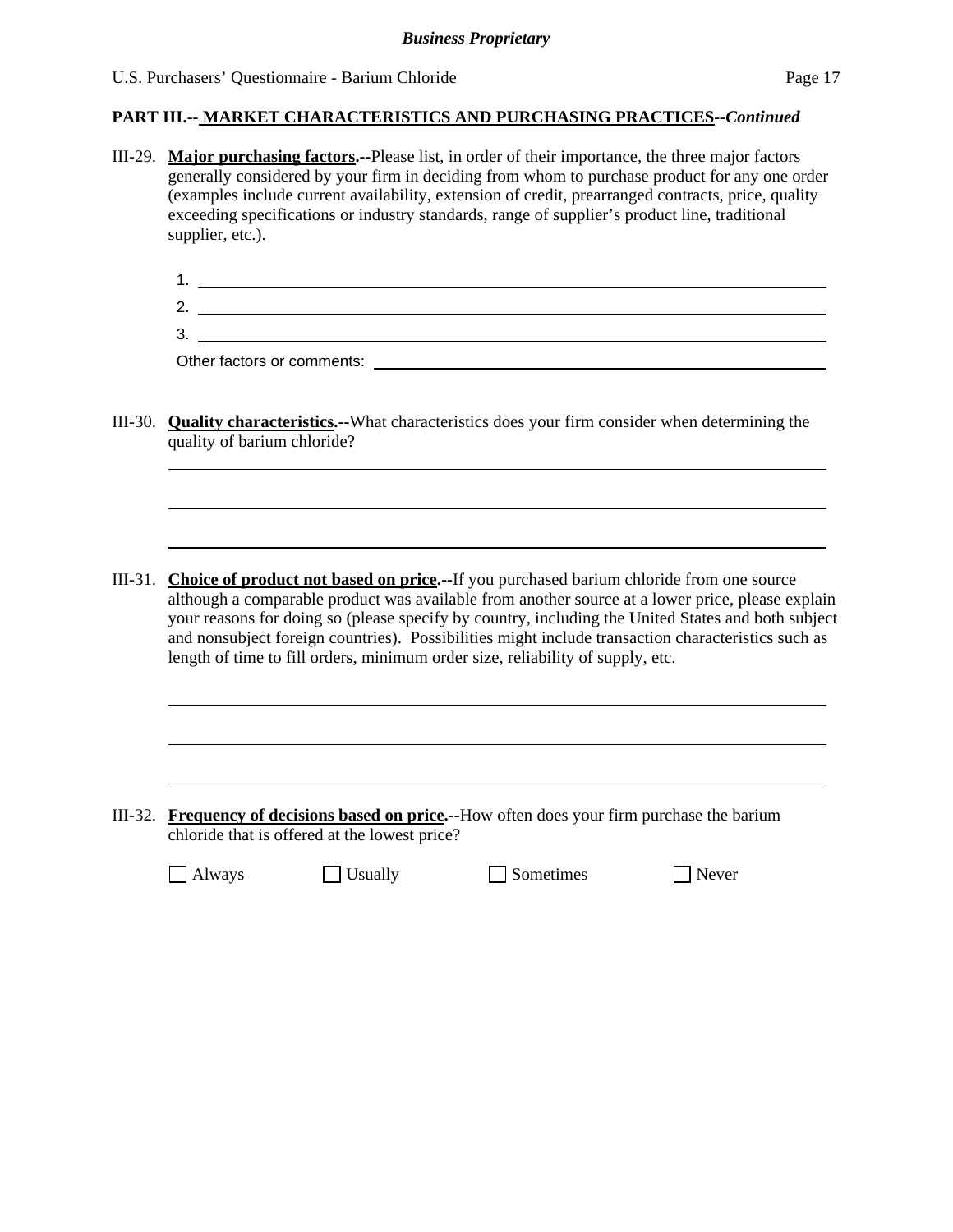III-33. **Price leaders.--**Please list the names of any firms you considered price leaders in the barium chloride market since 1984. A price leader is defined as (1) one or more firms that initiate a price change, either upward or downward, that is followed by other firms, or (2) one or more firms that have a significant impact on prices. A price leader does not necessarily have to be the lowest priced supplier. For those firms identified as a price leader, please specify the time period in which a price change was communicated, whether the price change was upward or downward, and whether it covered a specific geographic region or a specific product type.

III-34. **Frequency of price changes.--**How frequently does the price of the barium chloride you are purchasing change?

#### III-35. **Changes in U.S. industry.--**

l

 $\overline{a}$ 

 $\overline{a}$ 

(a) Please identify and discuss any improvements/changes in the U.S. barium chloride industry since 1984 and explain fully, to the extent possible, the factor(s), including the order under review, that was/(were) responsible for each improvement/change.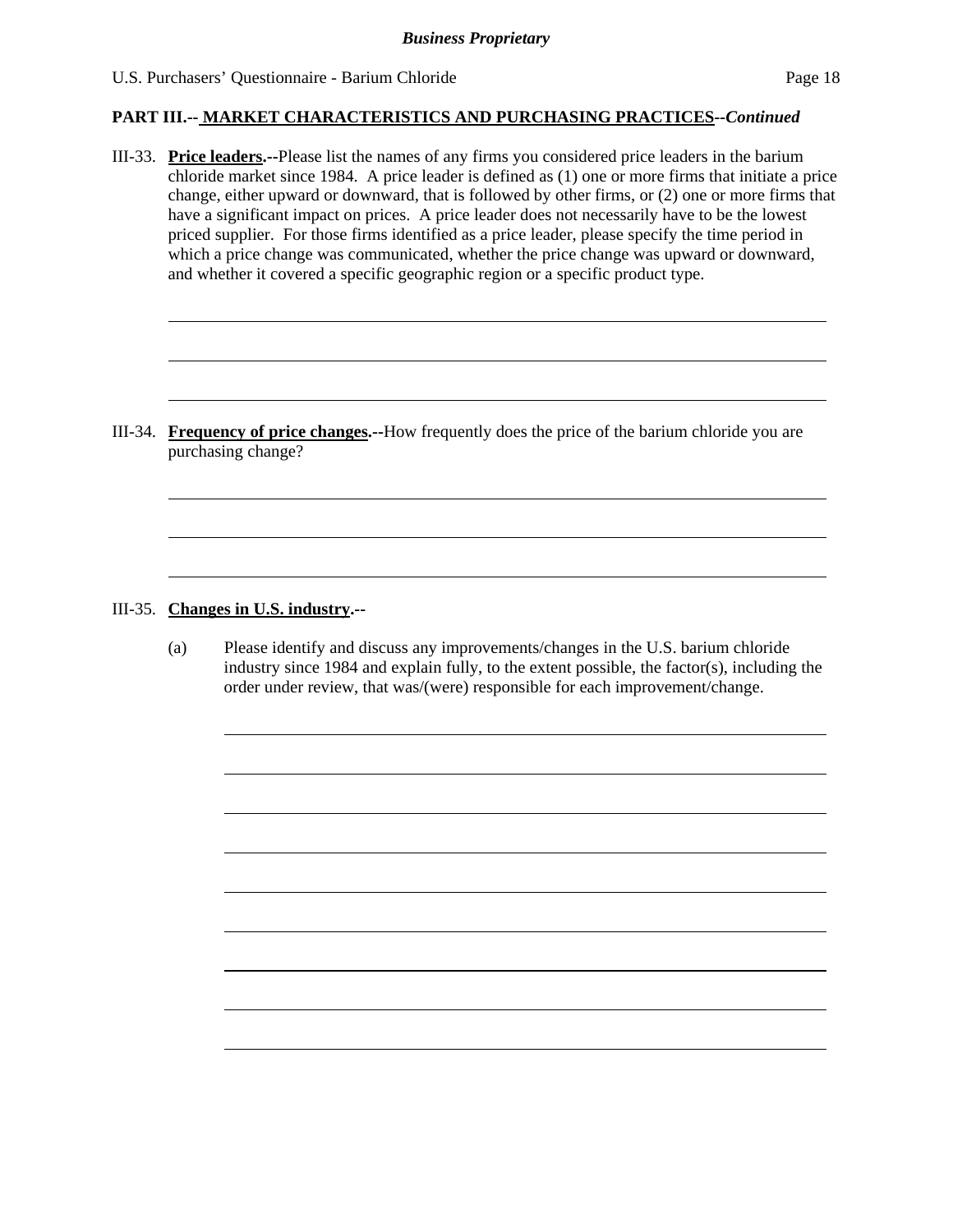#### III-35. **Changes in U.S. industry.--***Continued*

l

(b) Please also discuss fully, to the extent possible, any improvements/changes that you anticipate in the future in the U.S. barium chloride industry. Identify the specific future time period covered in your response, and discuss the factors that you believe would be responsible for each improvement/change.

III-36. **Effect of revocation.--**What do you think will be the likely effects of any revocation of the antidumping duty order for imports of barium chloride from China? As appropriate, please discuss any potential effects of revocation of the antidumping duty order on (1) the future activities of your firm and (2) the U.S. market as a whole. Please note the future time period to which you are referring. Attach additional pages if necessary.

(1) Activities of your firm: (2) Entire U.S. market: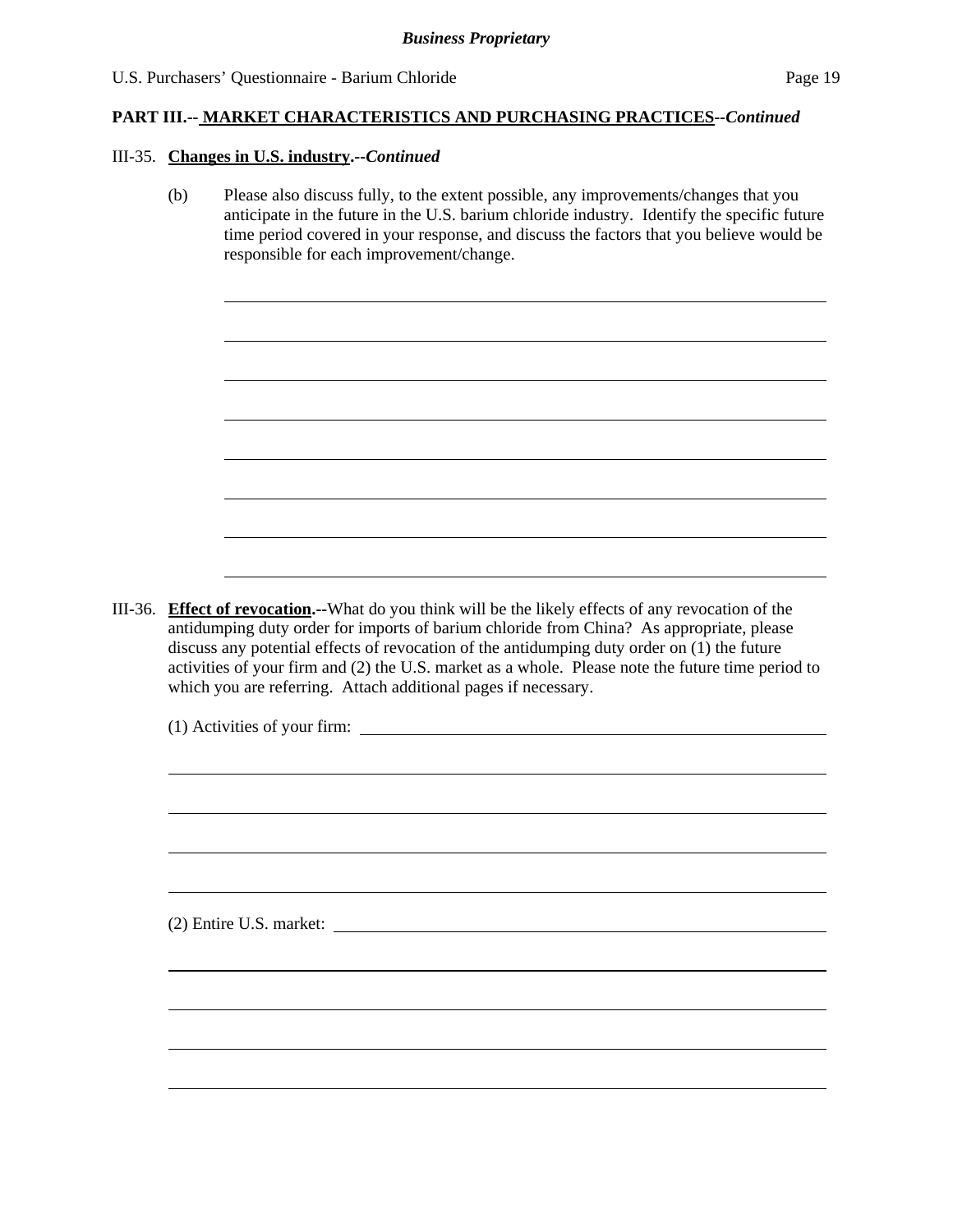Further information on this part of the questionnaire can be obtained from James Fetzer (202-708-5403, james.fetzer@usitc.gov)**.** 

IV-1. **Contact information (Product Comparisons).--**Who should be contacted regarding the requested production comparison information?

Company contact:

|  | Name and title |                |  |
|--|----------------|----------------|--|
|  |                |                |  |
|  | Phone number   | E-mail address |  |

IV-2. **Country knowledge.--**Please indicate the countries of origin for barium chloride for which your firm has actual marketing/pricing knowledge.

**United States** 

 $\Box$  China

Other countries (Please specify )

IV-3. **Interchangeability by country-pair.--**Is barium chloride produced in the United States and in other countries interchangeable (*i.e.*, can they physically be used in the same applications)? Please indicate below, using "A" to indicate that the products from a specified country-pair are *always* interchangeable, "F" to indicate that the products are *frequently* interchangeable, "S" to indicate that the products are *sometimes* interchangeable, "N" to indicate that the products are *never* interchangeable, and "0" to indicate *no familiarity* with products from a specified country- $\text{pair.}^1$ 

| Country-pair         | China                                                                                                                                                                              | India | Other countries |
|----------------------|------------------------------------------------------------------------------------------------------------------------------------------------------------------------------------|-------|-----------------|
| <b>United States</b> |                                                                                                                                                                                    |       |                 |
| China                |                                                                                                                                                                                    |       |                 |
| India                |                                                                                                                                                                                    |       |                 |
|                      | <sup>1</sup> For any country-pair producing barium chloride which is sometimes or never interchangeable, please<br>explain the factors that limit or preclude interchangeable use: |       |                 |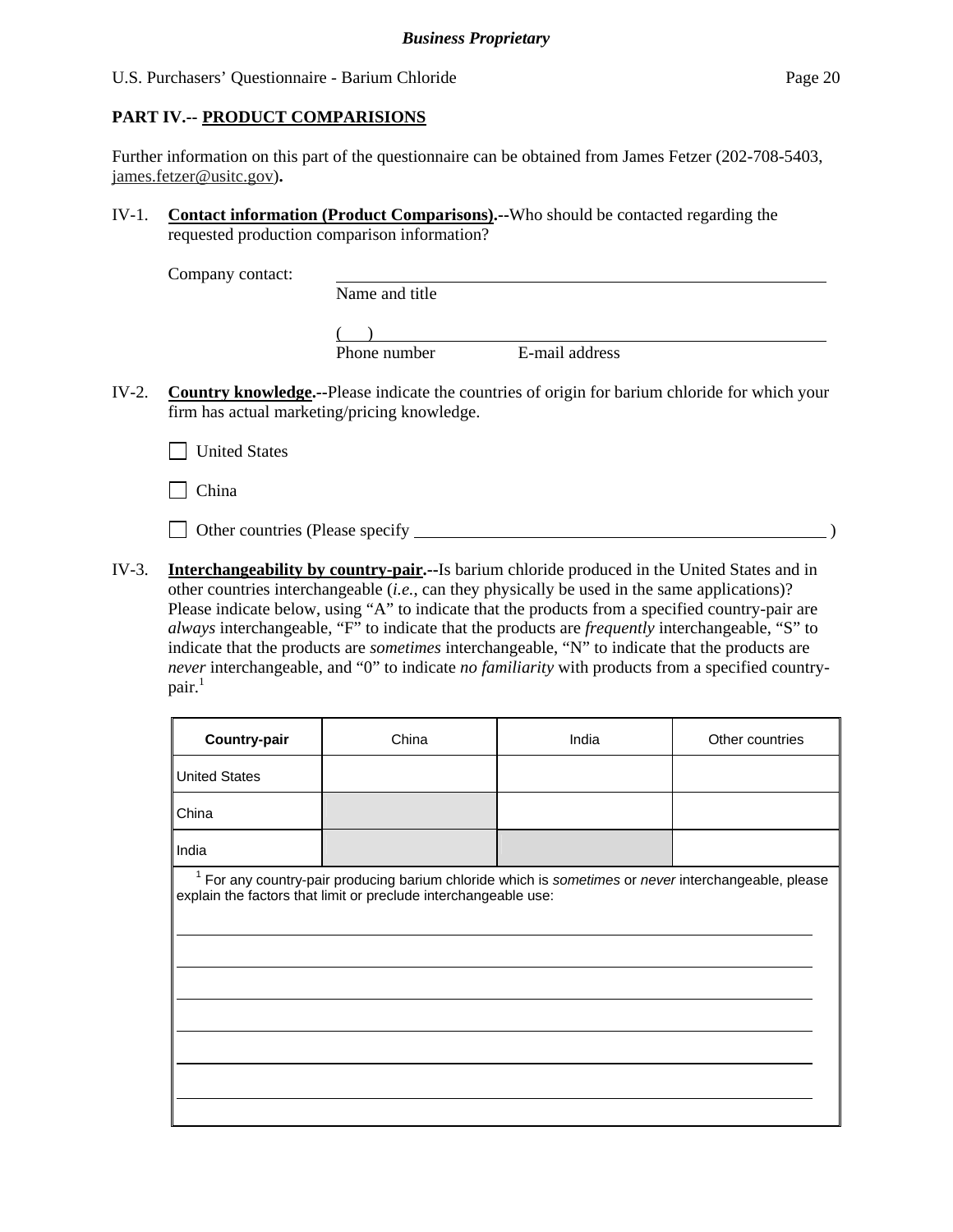| U.S. Purchasers' Questionnaire - Barium Chloride | Page 21 |
|--------------------------------------------------|---------|
|--------------------------------------------------|---------|

# **PART IV.-- PRODUCT COMPARISONS***--Continued*

|         |                                                                                                                                                                                                        | one country in particular over other possible sources of supply?                                                                                                                                                                                                                                                                                    |  |  |  |  |  |
|---------|--------------------------------------------------------------------------------------------------------------------------------------------------------------------------------------------------------|-----------------------------------------------------------------------------------------------------------------------------------------------------------------------------------------------------------------------------------------------------------------------------------------------------------------------------------------------------|--|--|--|--|--|
|         | N <sub>o</sub>                                                                                                                                                                                         | Yes--Please identify all relevant countries (including the United States and<br>both subject and nonsubject foreign countries) from which you or your<br>customers prefer to order, and indicate why barium chloride from these<br>countries is preferred over product from other countries (please note<br>the specific product in your response). |  |  |  |  |  |
|         |                                                                                                                                                                                                        |                                                                                                                                                                                                                                                                                                                                                     |  |  |  |  |  |
| $IV-5.$ | <b>Availability of merchandise.</b> --Are certain grades/types/sizes of barium chloride available from<br>only a single source (domestic or foreign, including both subject and nonsubject countries)? |                                                                                                                                                                                                                                                                                                                                                     |  |  |  |  |  |
|         |                                                                                                                                                                                                        |                                                                                                                                                                                                                                                                                                                                                     |  |  |  |  |  |
|         | N <sub>0</sub>                                                                                                                                                                                         | Yes--Please identify the source and the grade/type/size.                                                                                                                                                                                                                                                                                            |  |  |  |  |  |
|         |                                                                                                                                                                                                        |                                                                                                                                                                                                                                                                                                                                                     |  |  |  |  |  |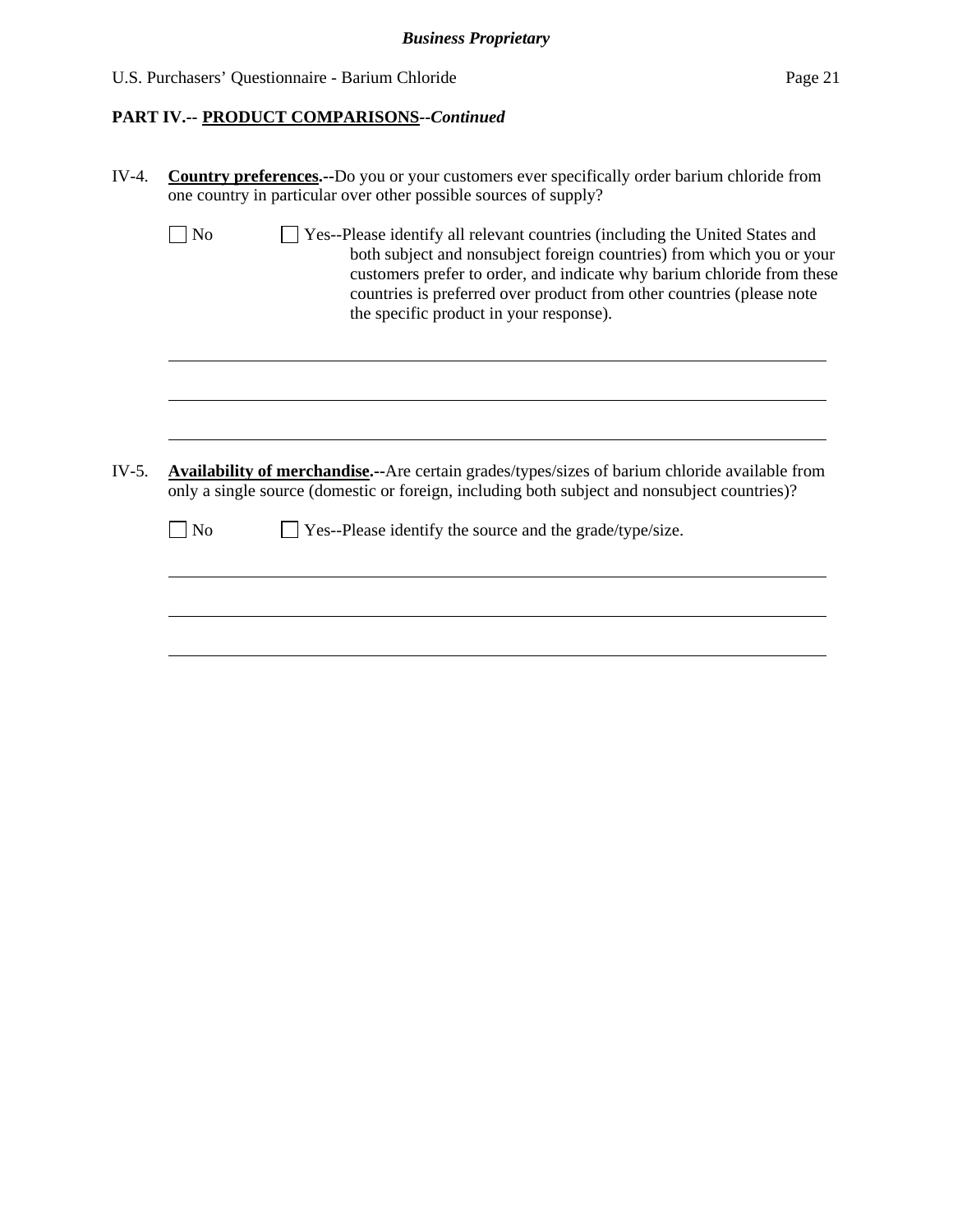## **PART IV.-- PRODUCT COMPARISONS***--Continued*

IV-6. **Factor country comparisons.--**For the factors listed below, please rate how barium chloride produced in each country you identified in your response to the first question in Part IV compares with barium chloride produced in each of the other countries you identified (including the United States and both subject and nonsubject foreign countries).

|                                        | product from<br><b>United States</b><br>compared to<br>product from<br>China |                | product from<br><b>United States</b><br>compared to<br>product from<br>India |                          | product from<br>China<br>compared to<br>product from<br>India |                             |                 |                   |          |
|----------------------------------------|------------------------------------------------------------------------------|----------------|------------------------------------------------------------------------------|--------------------------|---------------------------------------------------------------|-----------------------------|-----------------|-------------------|----------|
| Quality                                | Superior                                                                     | Comparable     | Inferior                                                                     | Superior                 | Comparable                                                    | Inferior                    | Superior        | Comparable        | Inferior |
|                                        | П                                                                            |                |                                                                              |                          |                                                               |                             |                 |                   |          |
|                                        |                                                                              |                |                                                                              |                          |                                                               | $\Box$                      | $\sim$          |                   |          |
|                                        |                                                                              | $\Box$         |                                                                              |                          |                                                               | ×.                          | $\mathcal{L}$   |                   |          |
|                                        |                                                                              | $\Box$         |                                                                              |                          |                                                               | Π                           |                 |                   |          |
|                                        |                                                                              | $\Box$         |                                                                              | $\overline{\phantom{a}}$ |                                                               | $\Box$                      | $\Box$          | $\vert \ \ \vert$ |          |
|                                        |                                                                              | $\Box$         |                                                                              | $\Box$                   |                                                               | $\Box$                      | $\Box$          |                   |          |
| Minimum quantity requirements          |                                                                              | $\Box$         |                                                                              | $\Box$                   |                                                               | $\Box$                      | $\mathsf{L}$    |                   |          |
|                                        |                                                                              | П              |                                                                              |                          |                                                               |                             |                 |                   |          |
|                                        |                                                                              | $\Box$         |                                                                              |                          |                                                               | $\mathcal{L}_{\mathcal{A}}$ | <b>Contract</b> |                   |          |
| Quality meets industry standards       |                                                                              |                |                                                                              |                          |                                                               |                             |                 |                   |          |
| Quality exceeds industry standards     |                                                                              | П              |                                                                              | $\blacksquare$           |                                                               |                             | $\Box$          |                   |          |
|                                        |                                                                              |                |                                                                              |                          |                                                               |                             |                 |                   |          |
|                                        |                                                                              | $\mathbb{R}^3$ |                                                                              |                          |                                                               | $\Box$                      |                 |                   |          |
| Technical support/service              |                                                                              |                |                                                                              |                          |                                                               |                             |                 |                   |          |
| U.S. transportation costs <sup>1</sup> | П                                                                            | $\Box$         |                                                                              |                          |                                                               | ×.                          | $\mathcal{L}$   |                   |          |
| Other (specify):                       |                                                                              |                |                                                                              |                          |                                                               |                             |                 |                   |          |
|                                        |                                                                              |                |                                                                              |                          |                                                               |                             |                 |                   |          |
|                                        |                                                                              |                |                                                                              |                          |                                                               |                             |                 |                   |          |
|                                        |                                                                              |                |                                                                              |                          |                                                               |                             |                 |                   |          |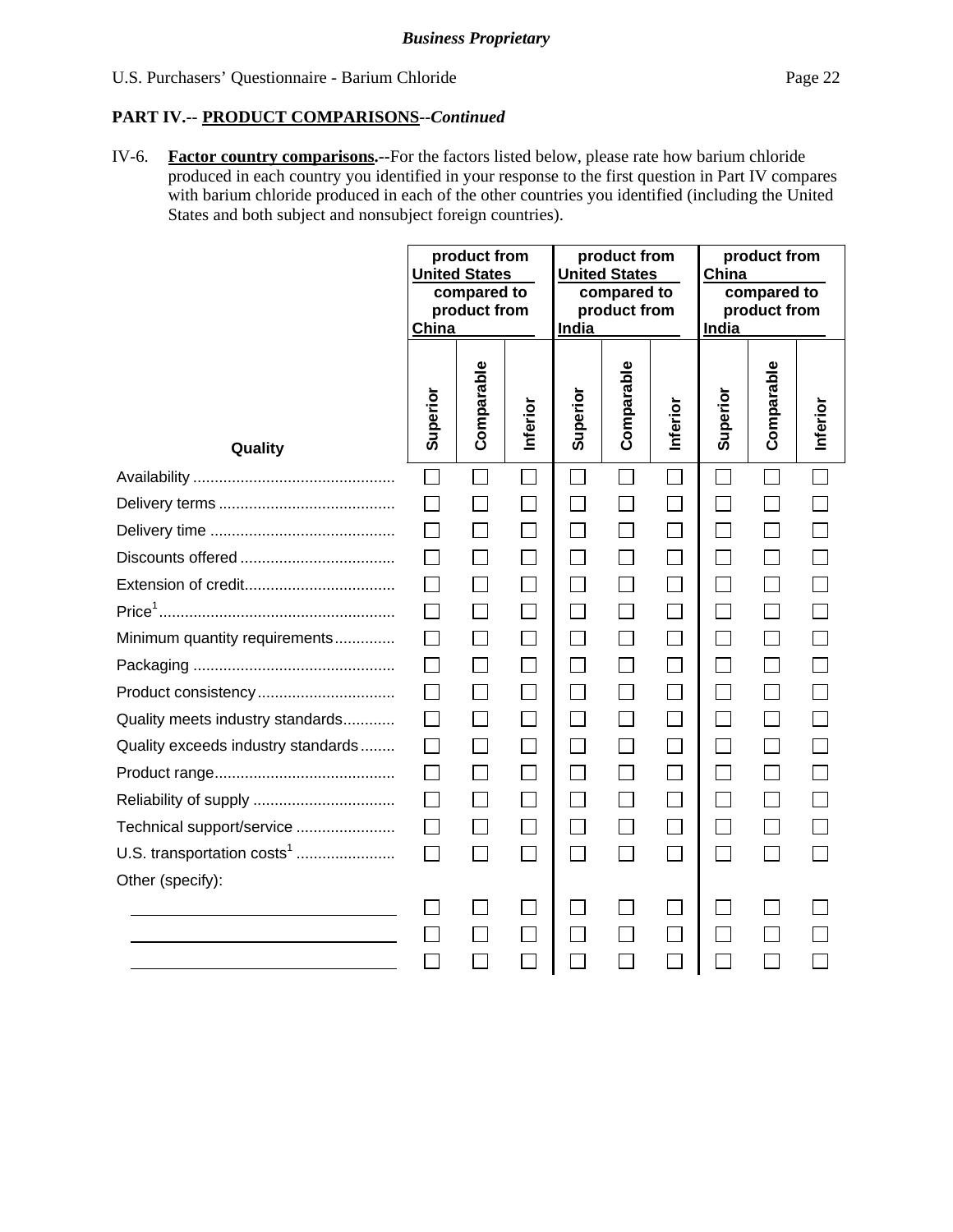# *Business Proprietary*

# **PART IV.-- PRODUCT COMPARISONS***--Continued*

# IV-6. *Continued.*

|                                        | product from                |            | product from                |                             |                             | product from |                |            |          |
|----------------------------------------|-----------------------------|------------|-----------------------------|-----------------------------|-----------------------------|--------------|----------------|------------|----------|
|                                        | compared to<br>product from |            | compared to<br>product from |                             | compared to<br>product from |              |                |            |          |
| Quality                                | Superior                    | Comparable | Inferior                    | Superior                    | Comparable                  | Inferior     | Superior       | Comparable | Inferior |
|                                        | $\Box$                      |            |                             |                             | $\Box$                      |              |                |            |          |
|                                        |                             |            |                             | $\Box$                      |                             | $\Box$       | $\mathsf{L}$   |            |          |
|                                        |                             |            |                             | $\sim$                      |                             | $\Box$       | $\mathcal{L}$  |            |          |
|                                        |                             |            |                             | $\mathcal{L}_{\mathcal{A}}$ |                             | $\Box$       |                |            |          |
|                                        |                             |            |                             | $\Box$                      | $\mathcal{L}$               | $\Box$       | $\mathcal{L}$  |            |          |
|                                        | $\Box$                      | $\Box$     | $\blacksquare$              | ٦                           | $\overline{\phantom{0}}$    | $\Box$       |                |            |          |
| Minimum quantity requirements          |                             |            |                             | $\mathcal{L}_{\mathcal{A}}$ | $\overline{\phantom{a}}$    | $\Box$       | $\blacksquare$ |            |          |
|                                        |                             | $\Box$     |                             | $\mathcal{L}_{\mathcal{A}}$ | $\Box$                      | $\Box$       |                |            |          |
| Product consistency                    | $\perp$                     |            |                             | $\sim$                      | $\sim$                      | $\Box$       | $\mathbf{I}$   |            |          |
| Quality meets industry standards       |                             |            |                             | $\mathcal{L}_{\mathcal{A}}$ |                             | $\Box$       | $\mathcal{L}$  |            |          |
| Quality exceeds industry standards     |                             |            |                             | $\vert \ \ \vert$           |                             | $\Box$       | $\mathsf{L}$   |            |          |
|                                        |                             |            |                             |                             |                             |              |                |            |          |
|                                        |                             |            |                             |                             |                             | $\Box$       |                |            |          |
| Technical support/service              |                             |            |                             | $\mathcal{L}_{\mathcal{A}}$ |                             |              |                |            |          |
| U.S. transportation costs <sup>1</sup> | $\Box$                      | ┓          | П                           | $\Box$                      | П                           | $\Box$       | $\Box$         |            |          |
| Other (specify):                       |                             |            |                             |                             |                             |              |                |            |          |
|                                        |                             |            |                             |                             |                             |              |                |            |          |
|                                        |                             |            |                             |                             |                             | $\sim$       |                |            |          |
|                                        |                             |            |                             |                             |                             |              |                |            |          |